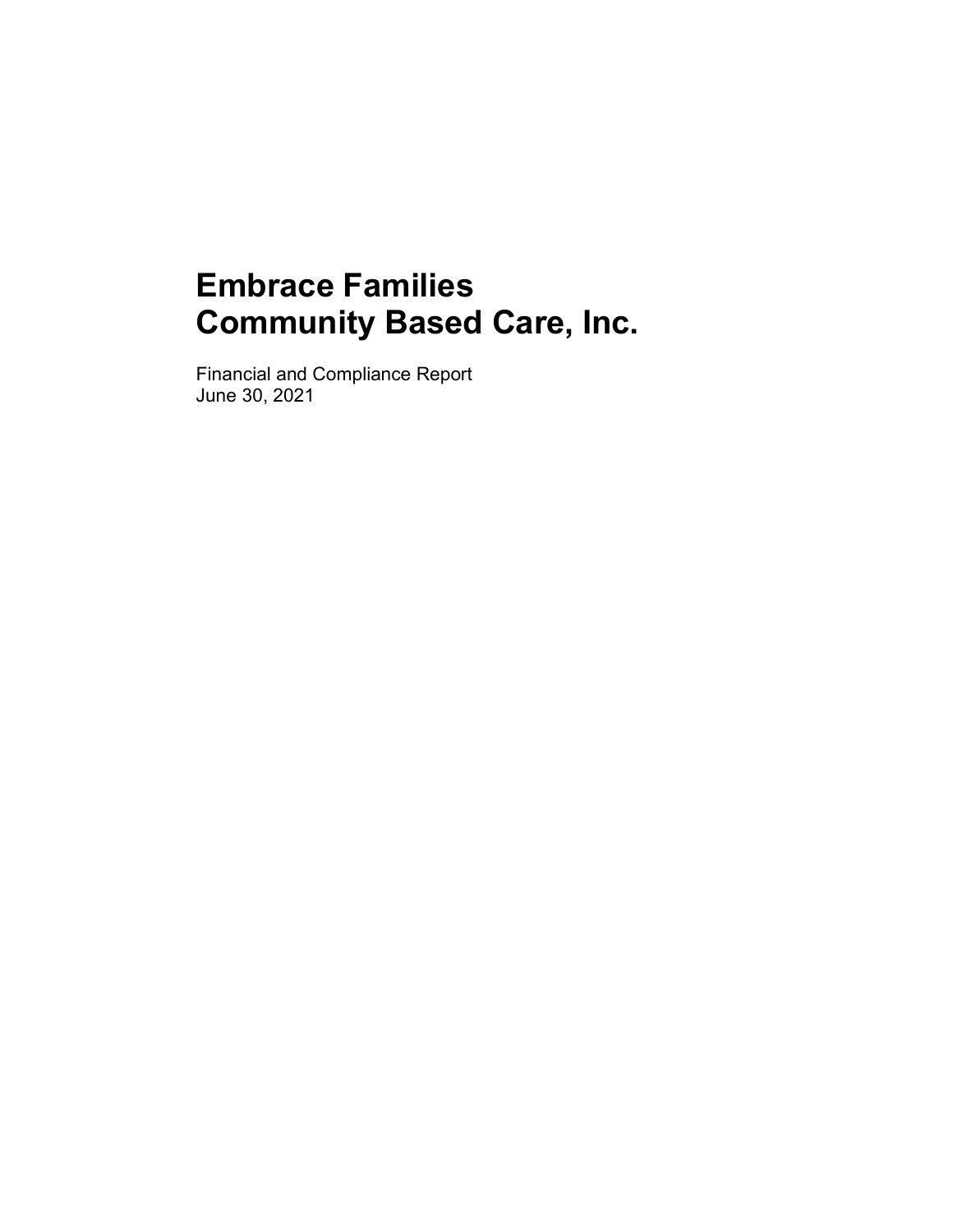# **Contents**

| Independent auditor's report                                                                                                                                                                                                         | $1 - 2$   |
|--------------------------------------------------------------------------------------------------------------------------------------------------------------------------------------------------------------------------------------|-----------|
| <b>Financial statements</b>                                                                                                                                                                                                          |           |
| Statements of financial position                                                                                                                                                                                                     | 3         |
| Statements of activities                                                                                                                                                                                                             | 4         |
| Statements of functional expenses                                                                                                                                                                                                    | $5-6$     |
| Statements of cash flows                                                                                                                                                                                                             | 7         |
| Notes to financial statements                                                                                                                                                                                                        | $8 - 16$  |
| Supplementary information                                                                                                                                                                                                            |           |
| Schedule of expenditures of federal awards and state financial assistance                                                                                                                                                            | 17        |
| Notes to schedule of expenditures of federal awards and state financial assistance                                                                                                                                                   | 18        |
| Independent auditor's report on:                                                                                                                                                                                                     |           |
| Internal control over financial reporting and on compliance and other matters based on<br>an audit of financial statements performed in accordance with Government<br><b>Auditing Standards</b>                                      | 19-20     |
| Compliance for each major federal program and state financial assistance project<br>and report on internal control over compliance required by Uniform Guidance<br>and State of Florida Chapter 10.650, Rules of the Auditor General | $21 - 22$ |
| Schedule of findings and questioned costs                                                                                                                                                                                            | 23-24     |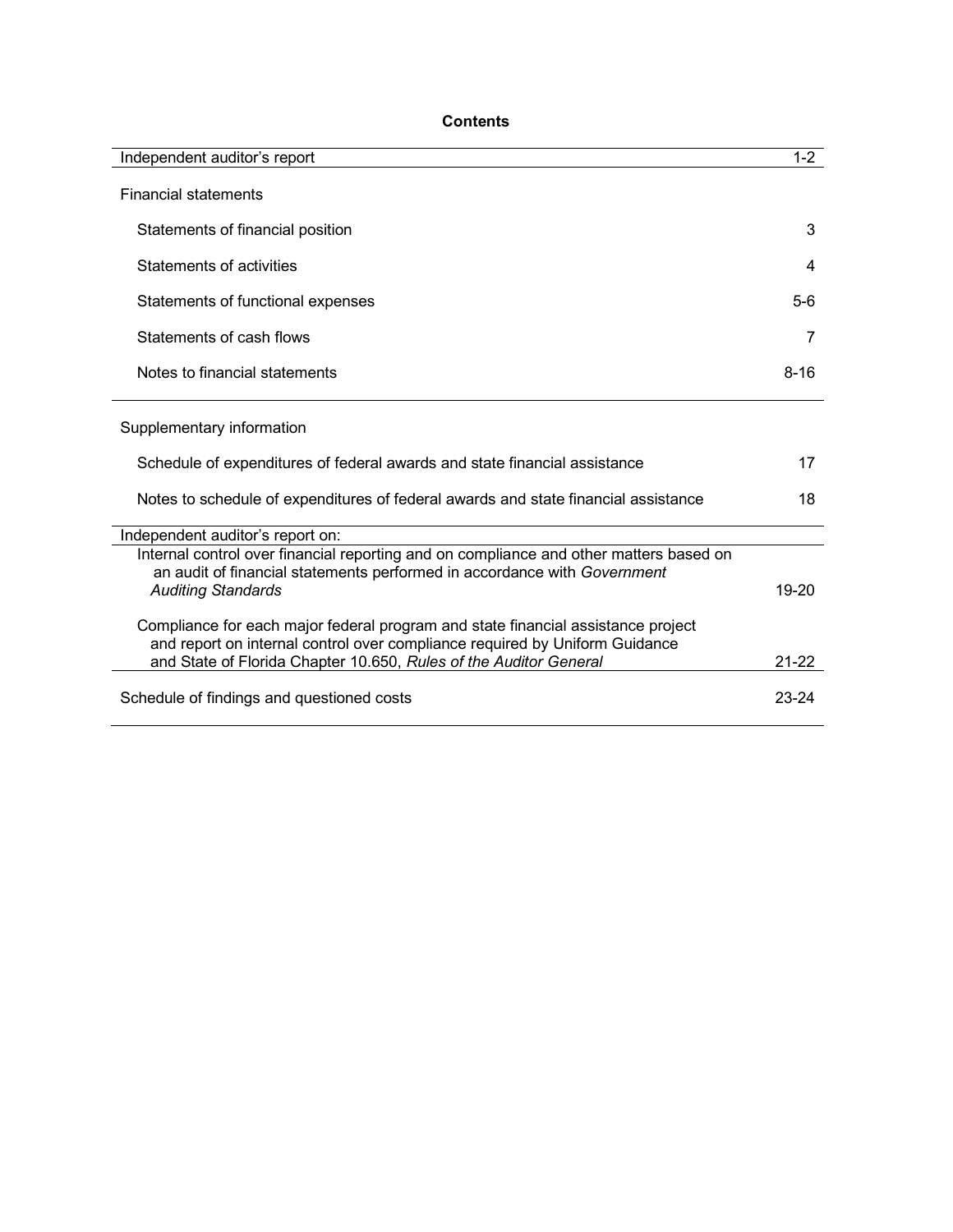

**RSM US LLP** 

#### **Independent Auditor's Report**

Board of Directors Embrace Families Community Based Care, Inc.

#### **Report on the Financial Statements**

We have audited the accompanying financial statements of Embrace Families Community Based Care, Inc., which comprise the statements of financial position as of June 30, 2021 and 2020, the related statements of activities, functional expenses and cash flows for the years then ended, and the related notes to the financial statements.

#### **Management's Responsibility for the Financial Statements**

Management is responsible for the preparation and fair presentation of these financial statements in accordance with accounting principles generally accepted in the United States of America; this includes the design, implementation and maintenance of internal control relevant to the preparation and fair presentation of financial statements that are free from material misstatement, whether due to fraud or error.

#### **Auditor's Responsibility**

Our responsibility is to express an opinion on these financial statements based on our audits. We conducted our audits in accordance with auditing standards generally accepted in the United States of America and the standards applicable to financial audits contained in *Government Auditing Standards*, issued by the Comptroller General of the United States. Those standards require that we plan and perform the audit to obtain reasonable assurance about whether the financial statements are free from material misstatement.

An audit involves performing procedures to obtain audit evidence about the amounts and disclosures in the financial statements. The procedures selected depend on the auditor's judgment, including the assessment of the risks of material misstatement of the financial statements, whether due to fraud or error. In making those risk assessments, the auditor considers internal control relevant to the entity's preparation and fair presentation of the financial statements in order to design audit procedures that are appropriate in the circumstances, but not for the purpose of expressing an opinion on the effectiveness of the entity's internal control. Accordingly, we express no such opinion. An audit also includes evaluating the appropriateness of accounting policies used and the reasonableness of significant accounting estimates made by management, as well as evaluating the overall presentation of the financial statements.

We believe that the audit evidence we have obtained is sufficient and appropriate to provide a basis for our audit opinion.

#### **Opinion**

In our opinion, the financial statements referred to above present fairly, in all material respects, the financial position of Embrace Families Community Based Care, Inc., as of June 30, 2021 and 2020, and the changes in its net assets and its cash flows for the years then ended in accordance with accounting principles generally accepted in the United States of America.

THE POWER OF BEING UNDERSTOOD AUDIT | TAX | CONSULTING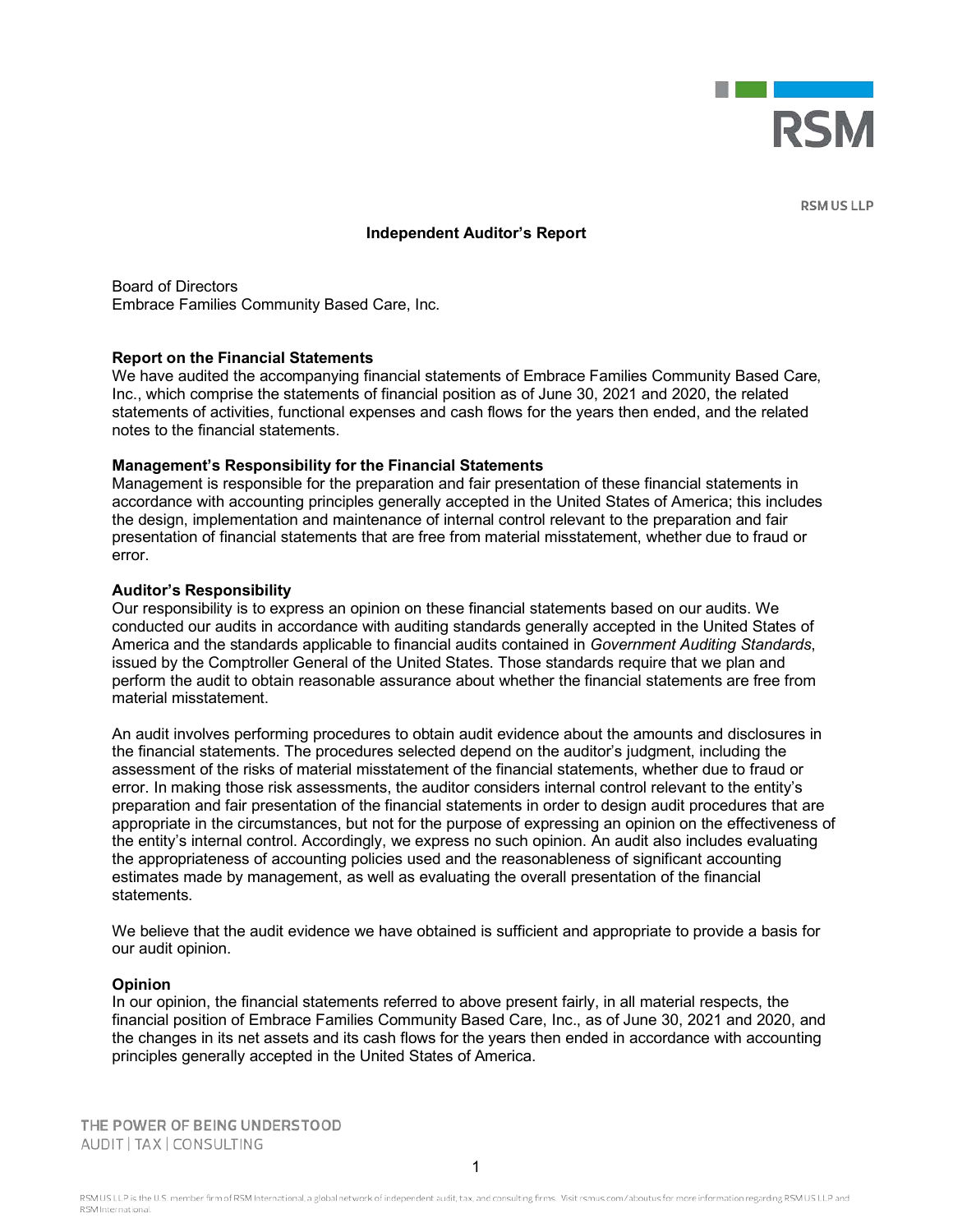#### **Other Matters – Supplementary Information**

Our audits were conducted for the purpose of forming an opinion on the financial statements as a whole. The accompanying schedule of expenditures of federal awards and state financial assistance, as required by Title 2 U.S. Code of Federal Regulations (CFR) Part 200, *Uniform Administrative Requirements, Cost Principles, and Audit Requirements for Federal Awards* and the State of Florida Chapter 10.650, *Rules of the Auditor General*, is presented for purposes of additional analysis and is not a required part of the financial statements. Such information is the responsibility of management and was derived from and relates directly to the underlying accounting and other records used to prepare the financial statements. The information has been subjected to the auditing procedures applied in the audit of the financial statements and certain additional procedures, including comparing and reconciling such information directly to the underlying accounting and other records used to prepare the financial statements or to the financial statements themselves, and other additional procedures in accordance with auditing standards generally accepted in the United States of America. In our opinion, the information is fairly stated, in all material respects, in relation to the financial statements as a whole.

#### **Other Reporting Required by** *Government Auditing Standards*

In accordance with *Government Auditing Standards*, we have also issued our report dated February 18, 2022, on our consideration of Embrace Families Community Based Care, Inc.'s internal control over financial reporting and our tests of its compliance with certain provisions of laws, regulations, contracts, and grant agreements and other matters. The purpose of that report is solely to describe the scope of our testing of internal control over financial reporting and compliance and the results of that testing, and not to provide an opinion on the effectiveness of Embrace Families Community Based Care, Inc.'s internal control over financial reporting or on compliance. That report is an integral part of an audit performed in accordance with *Government Auditing Standards* in considering Embrace Families Community Based Care, Inc.'s internal control over financial reporting and compliance.

RSM US LLP

Orlando, Florida February 18, 2022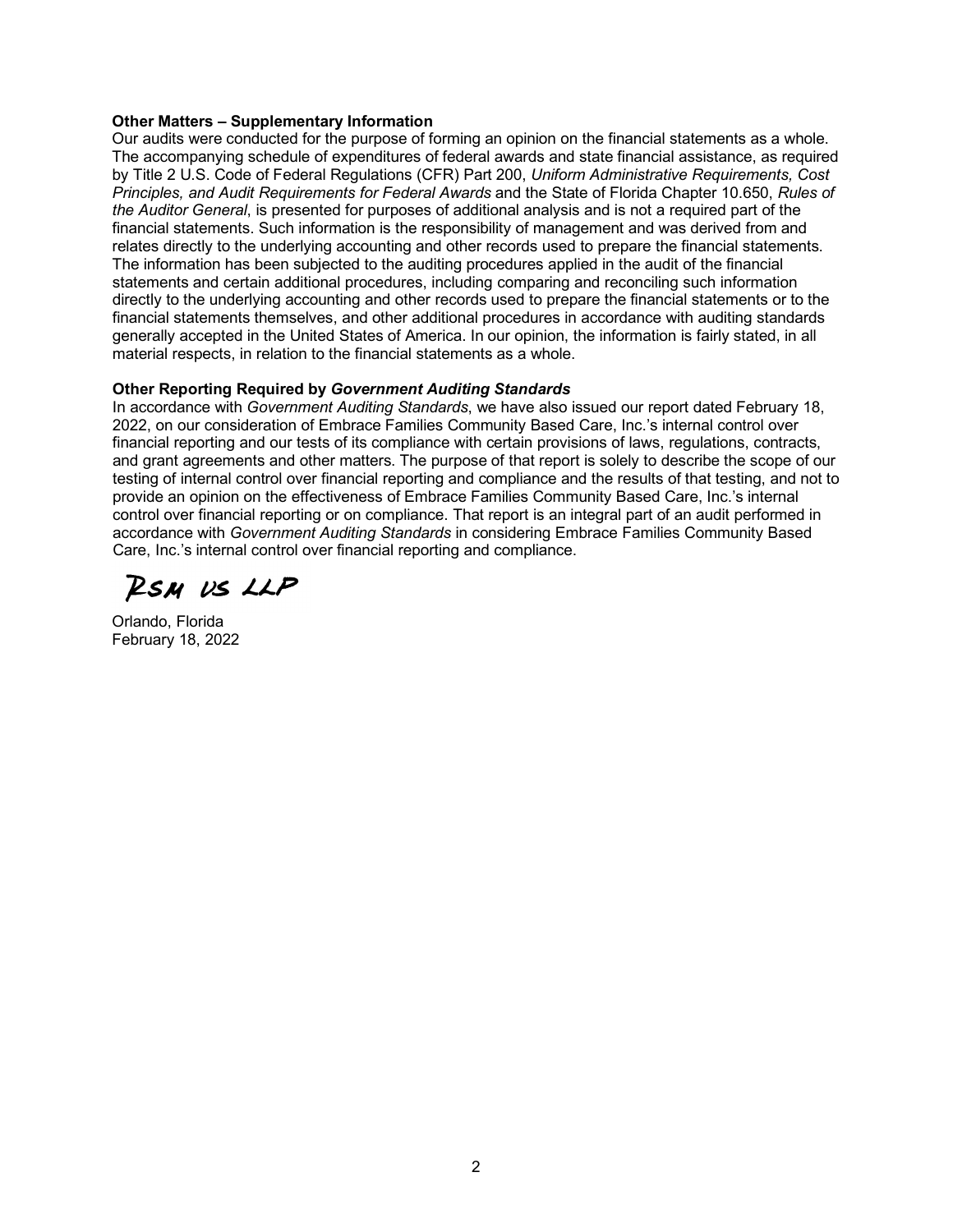## **Statements of Financial Position June 30, 2021 and 2020**

|                                                      | 2021            |    | 2020        |
|------------------------------------------------------|-----------------|----|-------------|
| <b>Assets</b>                                        |                 |    |             |
| Current assets:                                      |                 |    |             |
| Cash                                                 | \$<br>31,202    | \$ | 2,107,617   |
| Restricted cash held for master trust                | 303,939         |    | 222,371     |
| Accounts receivable                                  | 7,295,336       |    | 3,562,402   |
| Prepaid expenses and other assets                    | 243,761         |    | 339,925     |
| <b>Total current assets</b>                          | 7,874,238       |    | 6,232,315   |
| Investment in limited liability company              | 224,775         |    | 188,658     |
| Property and equipment, net                          | 347,400         |    | 361,003     |
| <b>Total assets</b>                                  | 8,446,413       | \$ | 6,781,976   |
| <b>Liabilities and Net Assets</b>                    |                 |    |             |
| <b>Current liabilities:</b>                          |                 |    |             |
| Accounts payable and accrued expenses                | \$<br>5,674,275 | \$ | 6,053,345   |
| Deferred revenues                                    | 26,891          |    | 5,756       |
| Due to Embrace Families, Inc.                        | 1,526,206       |    | 953,211     |
| Assets held for master trust                         | 303,939         |    | 222,371     |
| Notes payable - related party                        | 1,220,000       |    | 220,000     |
| <b>Total current liabilities</b>                     | 8,751,311       |    | 7,454,683   |
| Custodial assets held for others                     | 339,586         |    | 348,648     |
| Note payable                                         | 1,028,572       |    | 1,028,572   |
| <b>Total liabilities</b>                             | 10,119,469      |    | 8,831,903   |
| Commitments and contingencies (Notes 5, 6, 9 and 11) |                 |    |             |
| Net assets without donor restrictions                | (1,673,056)     |    | (2,049,927) |
| <b>Total liabilities and net assets</b>              | 8,446,413       | S  | 6,781,976   |
|                                                      |                 |    |             |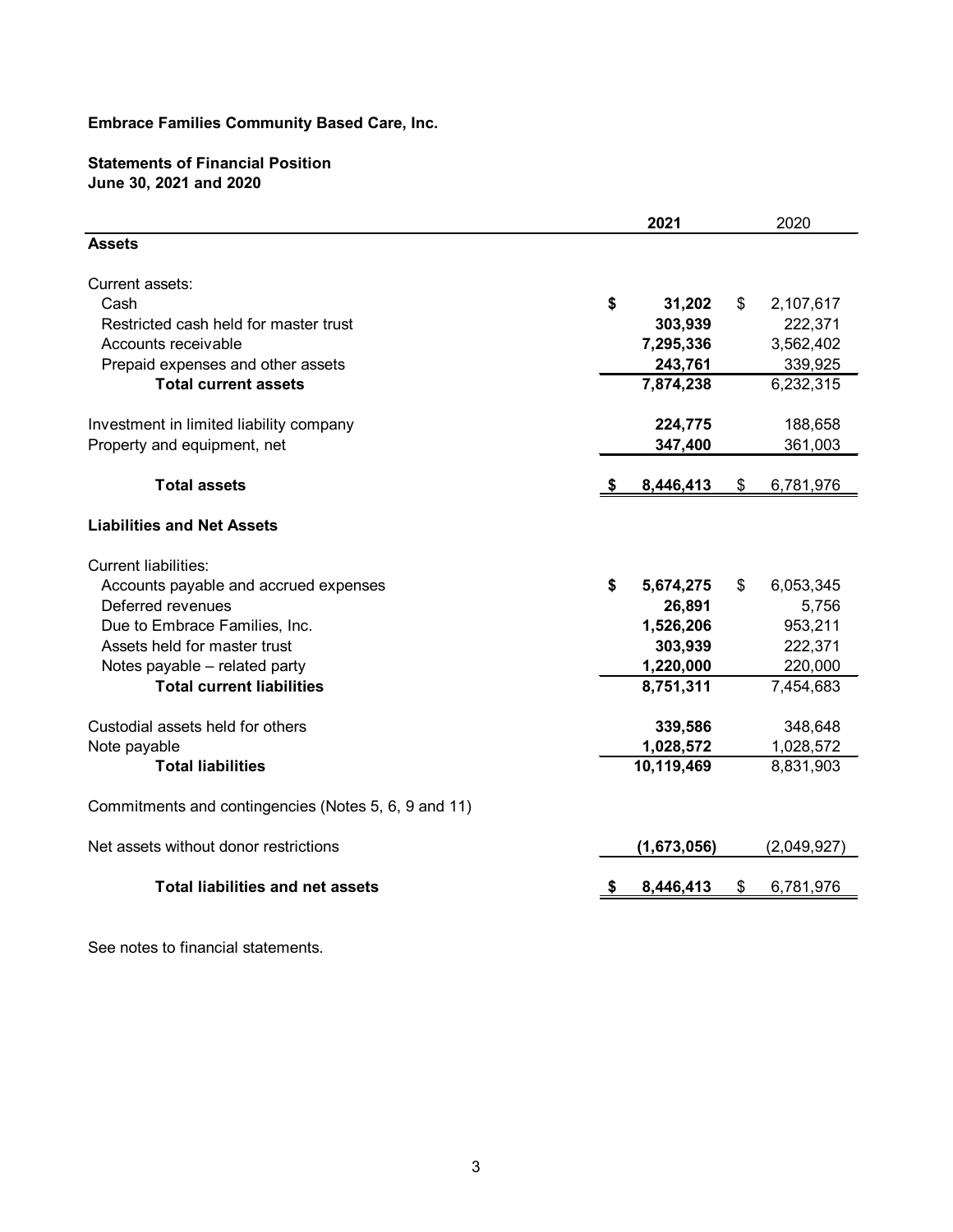# **Statements of Activities Years Ended June 30, 2021 and 2020**

|                                        | 2021             | 2020              |
|----------------------------------------|------------------|-------------------|
| Revenues:                              |                  |                   |
| Grants and contracts                   | 85,765,725<br>\$ | 80,256,684<br>\$. |
| Contributions and other income         | 621,901          | 950,562           |
| <b>Total revenues</b>                  | 86,387,626       | 81,207,246        |
| Expenses:                              |                  |                   |
| Program services:                      |                  |                   |
| Foster care                            | 11,772,701       | 9,967,898         |
| Adoptions                              | 23,044,705       | 21,365,897        |
| Residential                            | 12,642,450       | 11,281,700        |
| Independent living                     | 9,536,039        | 9,133,750         |
| System of care                         | 11,770,871       | 12,747,935        |
| Financial assistance                   | 11,877,610       | 13,868,501        |
| Other program services                 | 3,262,673        | 3,227,262         |
| <b>Total program services</b>          | 83,907,049       | 81,592,943        |
| Supporting services:                   |                  |                   |
| General and administrative             | 2,103,706        | 1,791,209         |
| <b>Total supporting services</b>       | 2,103,706        | 1,791,209         |
|                                        |                  |                   |
| <b>Total expenses</b>                  | 86,010,755       | 83,384,152        |
| <b>Change in net assets</b>            | 376,871          | (2, 176, 906)     |
| Net assets without donor restrictions: |                  |                   |
| Beginning                              | (2,049,927)      | 126,979           |
| Ending                                 | (1,673,056)      | (2,049,927)<br>S  |
|                                        |                  |                   |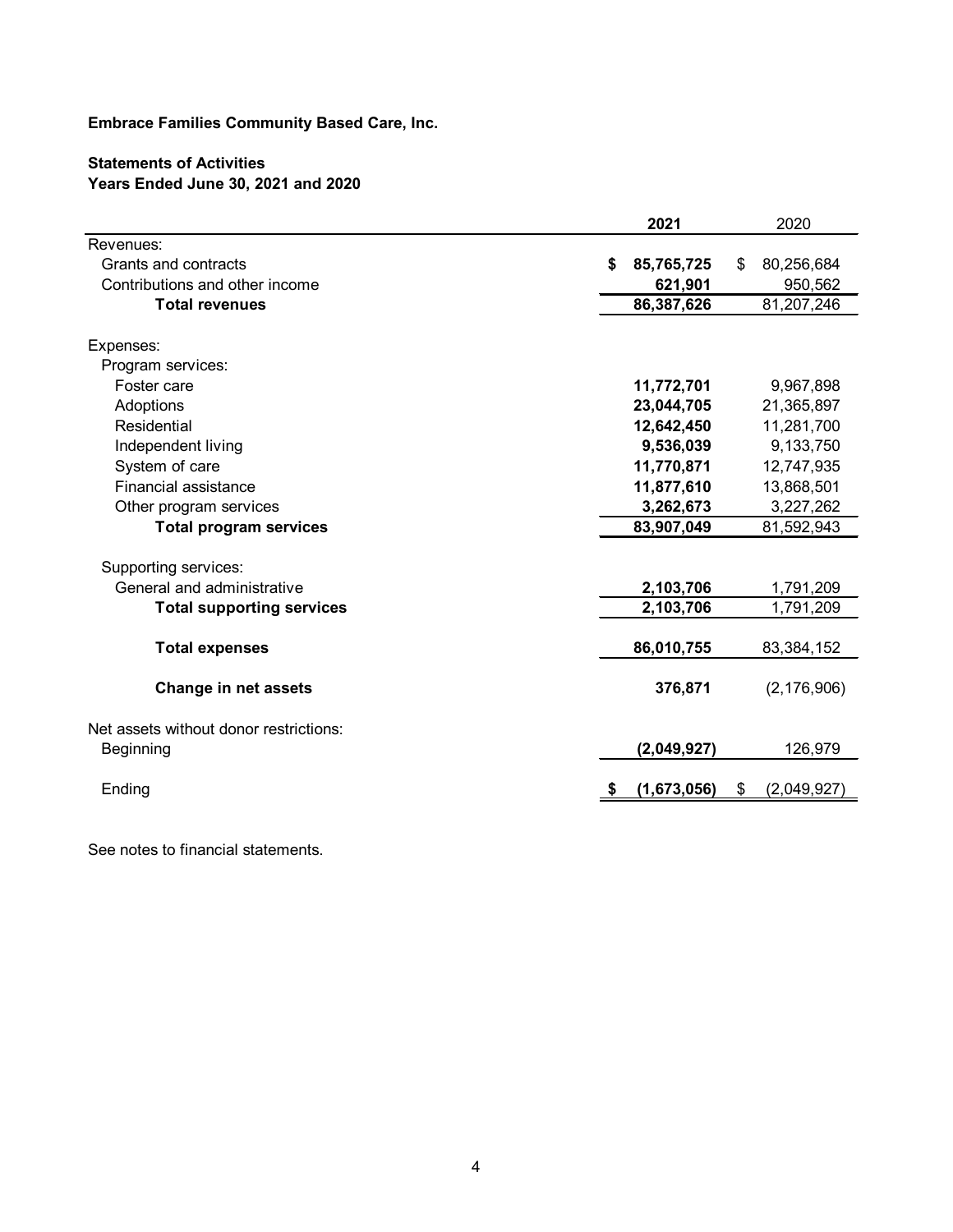# **Statement of Functional Expenses Year Ended June 30, 2021**

|                                     |                    |                  |                  |                   | <b>Program Services</b> |                  |                      |                      | Supporting<br><b>Services</b> |                  |
|-------------------------------------|--------------------|------------------|------------------|-------------------|-------------------------|------------------|----------------------|----------------------|-------------------------------|------------------|
|                                     |                    |                  |                  | Independent       |                         | Financial        | <b>Other Program</b> | <b>Total Program</b> | General and                   | Total            |
|                                     | <b>Foster Care</b> | <b>Adoptions</b> | Residential      | Living            | <b>System of Care</b>   | Assistance       | Services             | Services             | Administrative                | <b>Expenses</b>  |
| Salaries                            | 883,438<br>S       | 1,057,610<br>Ŝ.  | 883,438<br>- \$  | 1,439,926<br>- \$ | 883,438<br>- \$         | 883,438<br>- \$  | 553,579<br>- \$      | 6,584,867<br>- \$    | 278,981<br>Ŝ.                 | 6,863,848<br>-\$ |
| Payroll taxes and employee benefits | 228,567            | 274,843          | 228,567          | 364,131           | 228,567                 | 228,567          | 177,810              | 1,731,052            | 72,179                        | 1,803,231        |
| <b>Total salaries and</b>           |                    |                  |                  |                   |                         |                  |                      |                      |                               |                  |
| related benefits                    | 1,112,005          | 1,332,453        | 1,112,005        | 1,804,057         | 1,112,005               | 1,112,005        | 731,389              | 8,315,919            | 351,160                       | 8,667,079        |
| Purchased services contracts        | 4,345,024          | 5,796,532        | 4,345,024        | 4,735,508         | 4,345,024               | 4,345,024        | 949,708              | 28,861,844           | 1,372,113                     | 30,233,957       |
| Adoption                            |                    | 14,666,273       |                  |                   |                         |                  |                      | 14,666,273           | $\blacksquare$                | 14,666,273       |
| Out of home                         | 5,110,972          |                  | 5,980,714        |                   | 3,987,143               |                  | 60                   | 15,078,889           | $\sim$                        | 15,078,889       |
| Professional fees                   | 689,104            | 631,629          | 689,104          | 534,591           | 689,104                 | 689,104          | 1,285,785            | 5,208,421            | 217,612                       | 5,426,033        |
| Financial assistance                | 65,972             | 79,051           | 65,972           | 107,030           | 65,972                  | 5,281,846        |                      | 5,665,843            | 20,833                        | 5,686,676        |
| Occupancy                           | 313,053            | 375,113          | 313,053          | 507,879           | 313,053                 | 313,053          | 205,901              | 2,341,105            | 98,859                        | 2,439,964        |
| Independent living                  |                    |                  |                  | 1,625,397         |                         |                  |                      | 1,625,397            |                               | 1,625,397        |
| Client screening and certifications |                    |                  |                  |                   | 1,121,992               |                  |                      | 1,121,992            | $\overline{\phantom{a}}$      | 1,121,992        |
| Supplies                            | 11,472             | 13,755           | 11,479           | 18,623            | 11,479                  | 11,478           | 7,549                | 85,835               | 3,625                         | 89,460           |
| Communication                       | 31,799             | 38,103           | 31,799           | 51,589            | 31,799                  | 31,799           | 20,915               | 237,803              | 10,042                        | 247,845          |
| Advertising and marketing           | 17,354             | 20,794           | 17,354           | 28,154            | 17,354                  | 17,354           | 11,414               | 129,778              | 5,480                         | 135,258          |
| Equipment rental and maintenance    | 12,683             | 15,198           | 12,683           | 20,577            | 12,683                  | 12,683           | 8,342                | 94,849               | 4,005                         | 98,854           |
| Conferences, travel and training    | 5,661              | 6,783            | 5,661            | 9,184             | 5,661                   | 5,661            | 3,723                | 42,334               | 1,788                         | 44,122           |
| Fees, bad debts and other           | 47,821             | 57,300           | 47,821           | 77,581            | 47,821                  | 47,821           | 31,453               | 357,618              | 15,101                        | 372,719          |
| Depreciation                        | 270                | 324              | 270              | 439               | 270                     | 271              | 178                  | 2,022                | 85                            | 2,107            |
| Memberships                         | 4,579              | 5,487            | 4,579            | 7,429             | 4,579                   | 4,579            | 3,012                | 34,244               | 1,446                         | 35,690           |
| Postage and shipping                | 2,822              | 3,382            | 2,822            | 4,579             | 2,822                   | 2,822            | 1,856                | 21,105               | 891                           | 21,996           |
| Insurance                           | 2,110              | 2,528            | 2,110            | 3,422             | 2,110                   | 2,110            | 1,388                | 15,778               | 666                           | 16,444           |
| <b>Total expenses</b>               | 11,772,701         | 23,044,705       | 12,642,450<br>s. | 9,536,039<br>- 5  | 11,770,871<br>-S        | 11,877,610<br>s. | 3,262,673<br>-S      | 83,907,049           | 2,103,706<br>-S               | 86,010,755<br>s. |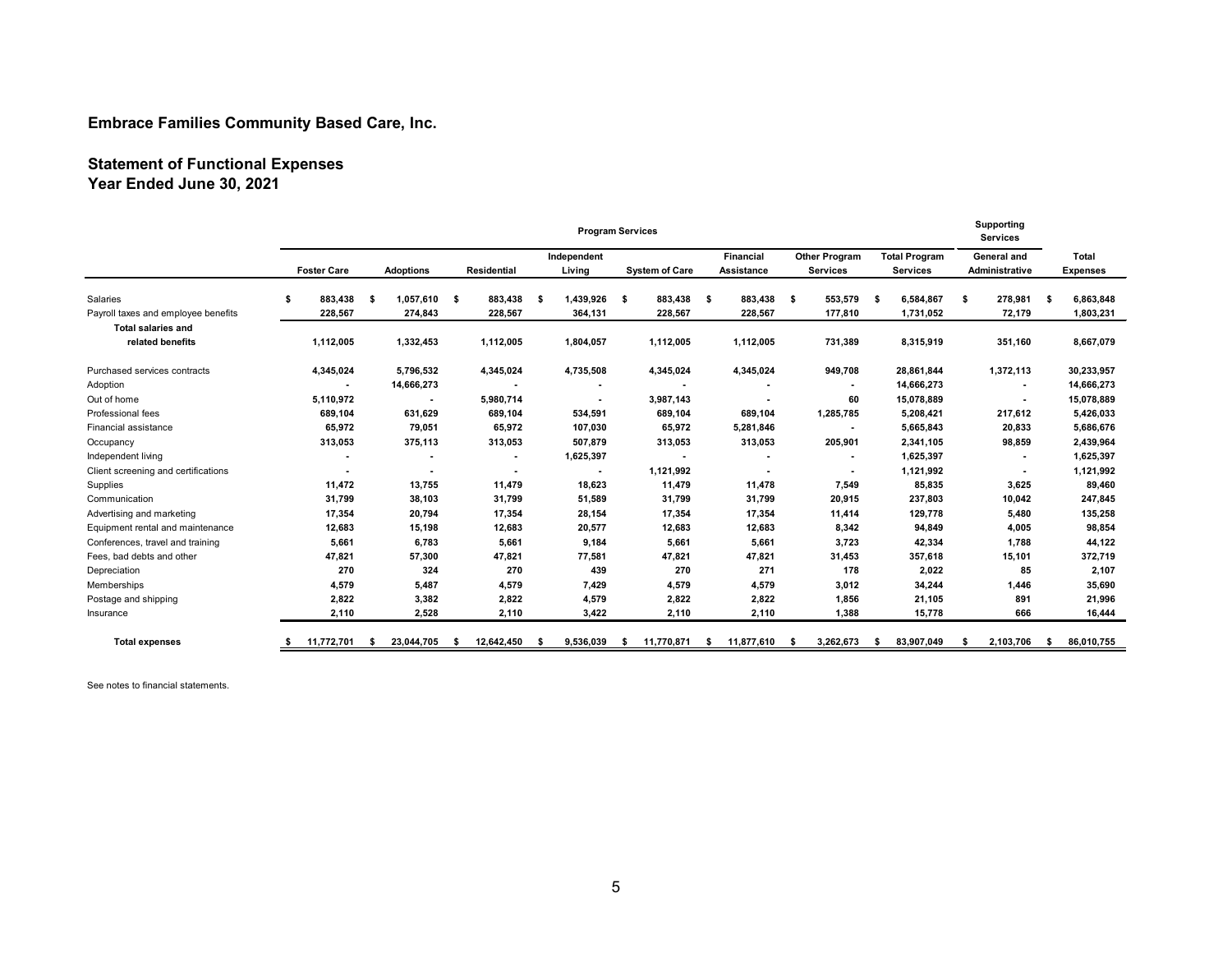#### **Statement of Functional Expenses Year Ended June 30, 2020**

|                                     |    |                    |               |      |                          |     | Program Services |                  |    |                          |                          |   |               |      | <b>Supporting Services</b> |                  |
|-------------------------------------|----|--------------------|---------------|------|--------------------------|-----|------------------|------------------|----|--------------------------|--------------------------|---|---------------|------|----------------------------|------------------|
|                                     |    |                    |               |      |                          |     |                  |                  |    |                          | Other                    |   | Total         |      | General                    |                  |
|                                     |    |                    |               |      |                          |     | Independent      |                  |    | Financial                | Program                  |   | Program       |      | and                        | Total            |
|                                     |    | <b>Foster Care</b> | Adoptions     |      | Residential              |     | Living           | System of Care   |    | Assistance               | Services                 |   | Services      |      | Administrative             | Expenses         |
| Salaries                            | -S | 570.656            | \$<br>743,683 | - \$ | 570.656                  | \$. | 1,035,681        | \$<br>1,226,610  | S  | 917.667                  | \$<br>897,003            | S | 5.961.956     | - \$ | 180,207                    | 6,142,163        |
| Payroll taxes and employee benefits |    | 168,318            | 221,258       |      | 168,318                  |     | 388,757          | 294,814          |    | 168,318                  | 131,557                  |   | 1,541,340     |      | 53,397                     | 1,594,737        |
| <b>Total salaries and</b>           |    |                    |               |      |                          |     |                  |                  |    |                          |                          |   |               |      |                            |                  |
| related benefits                    |    | 738,974            | 964,941       |      | 738,974                  |     | 1,424,438        | 1,521,424        |    | 1,085,985                | 1,028,560                |   | 7,503,296     |      | 233,604                    | 7,736,900        |
| Purchased services contracts        |    | 3,653,135          | 5,071,012     |      | 3,610,401                |     | 4,202,060        | 4,853,006        |    | 6,369,913                | (91, 864)                |   | 27,667,663    |      | 1,105,310                  | 28,772,973       |
| Adoption                            |    |                    | 13,868,532    |      |                          |     |                  |                  |    |                          | 834                      |   | 13,869,366    |      | ٠                          | 13,869,366       |
| Out of home                         |    | 4,159,955          |               |      | 5,624,097                |     |                  | 3,749,398        |    | ٠                        | 16,522                   |   | 13,549,972    |      |                            | 13,549,972       |
| Professional fees                   |    | 908,414            | 798,834       |      | 800,808                  |     | 892,272          | 824,082          |    | 1,056,586                | 1,698,371                |   | 6,979,367     |      | 291,890                    | 7,271,257        |
| Financial assistance                |    | 94,424             | 123,297       |      | 94,424                   |     | 182,010          | 194,403          |    | 4,749,085                | $\sim$                   |   | 5,437,643     |      | 29,849                     | 5,467,492        |
| Occupancy                           |    | 256,147            | 334,473       |      | 256,147                  |     | 493,747          | 527,364          |    | 376,430                  | 356,525                  |   | 2,600,833     |      | 80,973                     | 2,681,806        |
| Independent living                  |    |                    | ٠             |      | $\overline{\phantom{a}}$ |     | 1,636,885        | ٠                |    | ٠                        | $\overline{\phantom{a}}$ |   | 1,636,885     |      | ٠                          | 1,636,885        |
| Client screening and certifications |    |                    |               |      |                          |     |                  | 755,334          |    | $\overline{\phantom{a}}$ | $\sim$                   |   | 755,334       |      | ٠                          | 755,334          |
| Supplies                            |    | 27,668             | 36,128        |      | 27,668                   |     | 53,332           | 56,963           |    | 40,660                   | 38,510                   |   | 280,929       |      | 8,746                      | 289,675          |
| Communication                       |    | 25,119             | 32,800        |      | 25,119                   |     | 48,419           | 51,715           |    | 36,914                   | 34,962                   |   | 255,048       |      | 7,941                      | 262,989          |
| Advertising and marketing           |    | 19,864             | 25,938        |      | 19,864                   |     | 38,290           | 40,897           |    | 29,192                   | 27,648                   |   | 201,693       |      | 6,279                      | 207,972          |
| Equipment rental and maintenance    |    | 20,731             | 27,070        |      | 20,731                   |     | 39,960           | 42,681           |    | 30,465                   | 28,854                   |   | 210,492       |      | 6,553                      | 217,045          |
| Conferences, travel and training    |    | 14,153             | 18,481        |      | 14,153                   |     | 27,281           | 29,139           |    | 20,799                   | 19,702                   |   | 143,708       |      | 4,474                      | 148,182          |
| Fees, bad debts and other           |    | 41,003             | 53,539        |      | 41,003                   |     | 79,037           | 84,418           |    | 60,257                   | 57,071                   |   | 416,328       |      | 12,962                     | 429,290          |
| Depreciation                        |    | 287                | 374           |      | 286                      |     | 552              | 590              |    | 421                      | 399                      |   | 2,909         |      | 91                         | 3,000            |
| Memberships                         |    | 3,543              | 4,626         |      | 3,544                    |     | 6,829            | 7,294            |    | 5,207                    | 4,931                    |   | 35,974        |      | 1,120                      | 37,094           |
| Postage and shipping                |    | 2,802              | 3,659         |      | 2,802                    |     | 5,402            | 5,770            |    | 4,119                    | 3,900                    |   | 28,454        |      | 886                        | 29,340           |
| Insurance                           |    | 1.679              | 2,193         |      | 1.679                    |     | 3,236            | 3,457            |    | 2,468                    | 2,337                    |   | 17,049        |      | 531                        | 17,580           |
| <b>Total expenses</b>               |    | 9.967.898          | \$ 21,365,897 |      | \$11,281,700             |     | 9,133,750        | \$<br>12,747,935 | s. | 13,868,501               | \$<br>3.227.262          |   | \$ 81,592,943 | S.   | 1,791,209                  | \$<br>83,384,152 |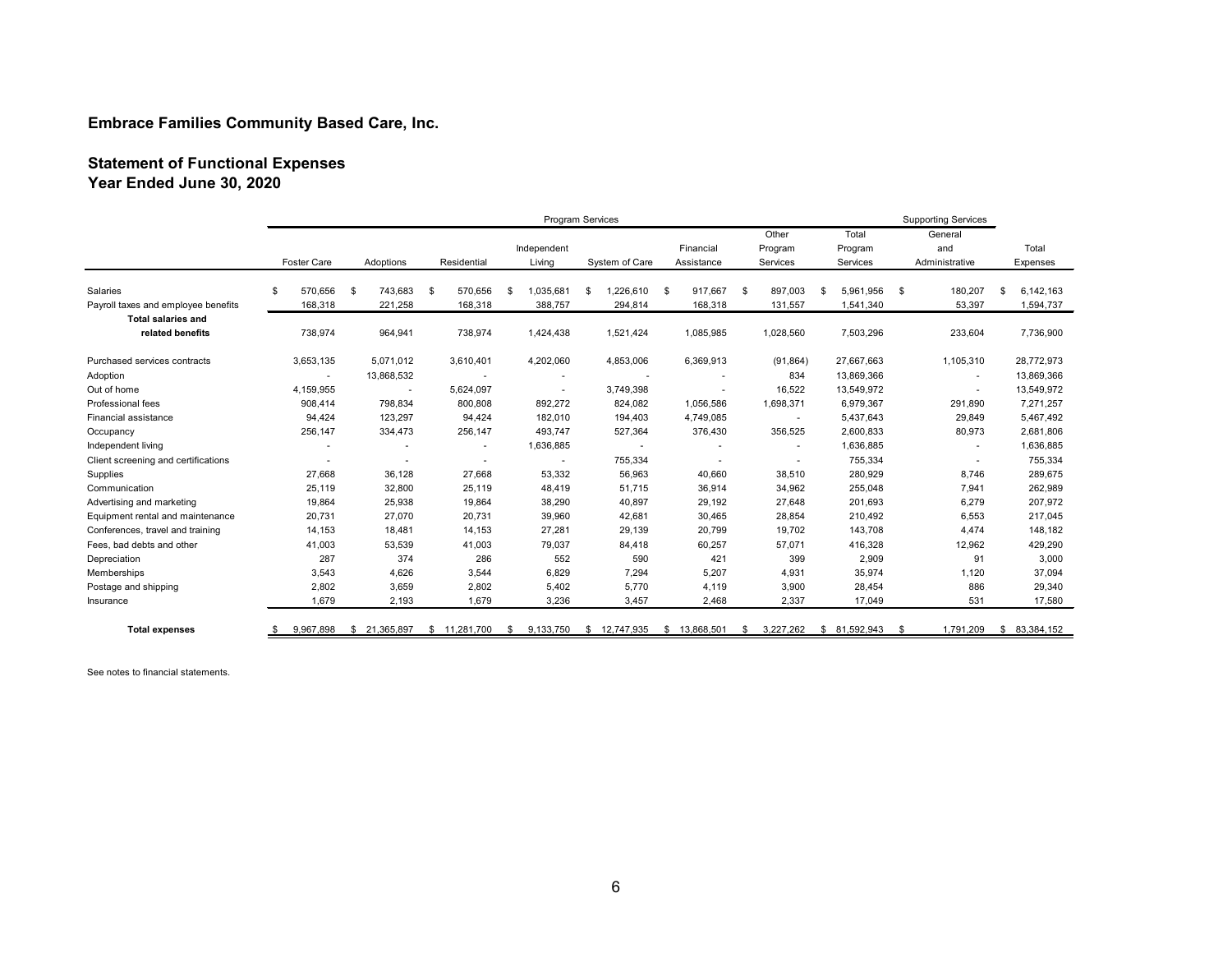#### **Statements of Cash Flows Years Ended June 30, 2021 and 2020**

|                                                                    | 2021          | 2020                |
|--------------------------------------------------------------------|---------------|---------------------|
| Cash flows from operating activities:                              |               |                     |
| Change in net assets                                               | \$<br>376,871 | \$<br>(2, 176, 906) |
| Adjustments to reconcile change in net assets to net cash          |               |                     |
| used in operating activities:                                      |               |                     |
| Depreciation                                                       | 2,107         | 3,000               |
| (Earnings) in investment in limited liability company              | (208, 298)    | (53, 764)           |
| Gain on sale of investment in limited liability company            | (15, 719)     |                     |
| Provision for doubtful accounts                                    | 27,155        | (460)               |
| Changes in operating assets and liabilities:                       |               |                     |
| (Increase) decrease in assets:                                     |               |                     |
| Accounts receivable                                                | (3,760,089)   | (1,337,560)         |
| Prepaid expenses and other assets                                  | 96,164        | (27, 982)           |
| Increase (decrease) in liabilities:                                |               |                     |
| Accounts payable and accrued expenses                              | (379, 070)    | 1,113,574           |
| Due to Embrace Families, Inc.                                      | 572,995       | 271,695             |
| Deferred revenues                                                  | 23,569        | (1,212,940)         |
| Assets held for master trust                                       | 81,568        | 40,202              |
| Net cash used in operating activities                              | (3, 182, 747) | (3,381,141)         |
|                                                                    |               |                     |
| Cash flows from investing activities:                              |               |                     |
| Proceeds from sale of investment in limited liability company      | 47,900        |                     |
| Distribution received from investment in limited liability company | 140,000       | 40,000              |
| Net cash provided by investing activities                          | 187,900       | 40,000              |
|                                                                    |               |                     |
| Cash flows from financing activities:                              |               |                     |
| Proceeds from note payable - related party                         | 1,000,000     |                     |
| Proceeds from note payable                                         |               | 1,028,572           |
| Net cash provided by financing activities                          | 1,000,000     | 1,028,572           |
| Net decrease in cash and restricted cash                           |               |                     |
| held for master trust                                              | (1,994,847)   | (2,312,569)         |
|                                                                    |               |                     |
| Cash and restricted cash held for master trust:                    |               |                     |
| Beginning of year                                                  | 2,329,988     | 4,642,557           |
|                                                                    |               |                     |
| End of year                                                        | 335,141       | \$<br>2,329,988     |
|                                                                    |               |                     |
|                                                                    |               |                     |
| Cash, end of year                                                  | \$<br>31,202  | \$<br>2,107,617     |
| Restricted cash held for master trust, end of year                 | 303,939       | 222,371             |
| Total                                                              | \$<br>335,141 | \$<br>2,329,988     |
|                                                                    |               |                     |
| Supplemental disclosure of cash flow information:                  |               |                     |
| Cash paid during the year for interest                             | 3,446         | \$<br>3,402         |
|                                                                    |               |                     |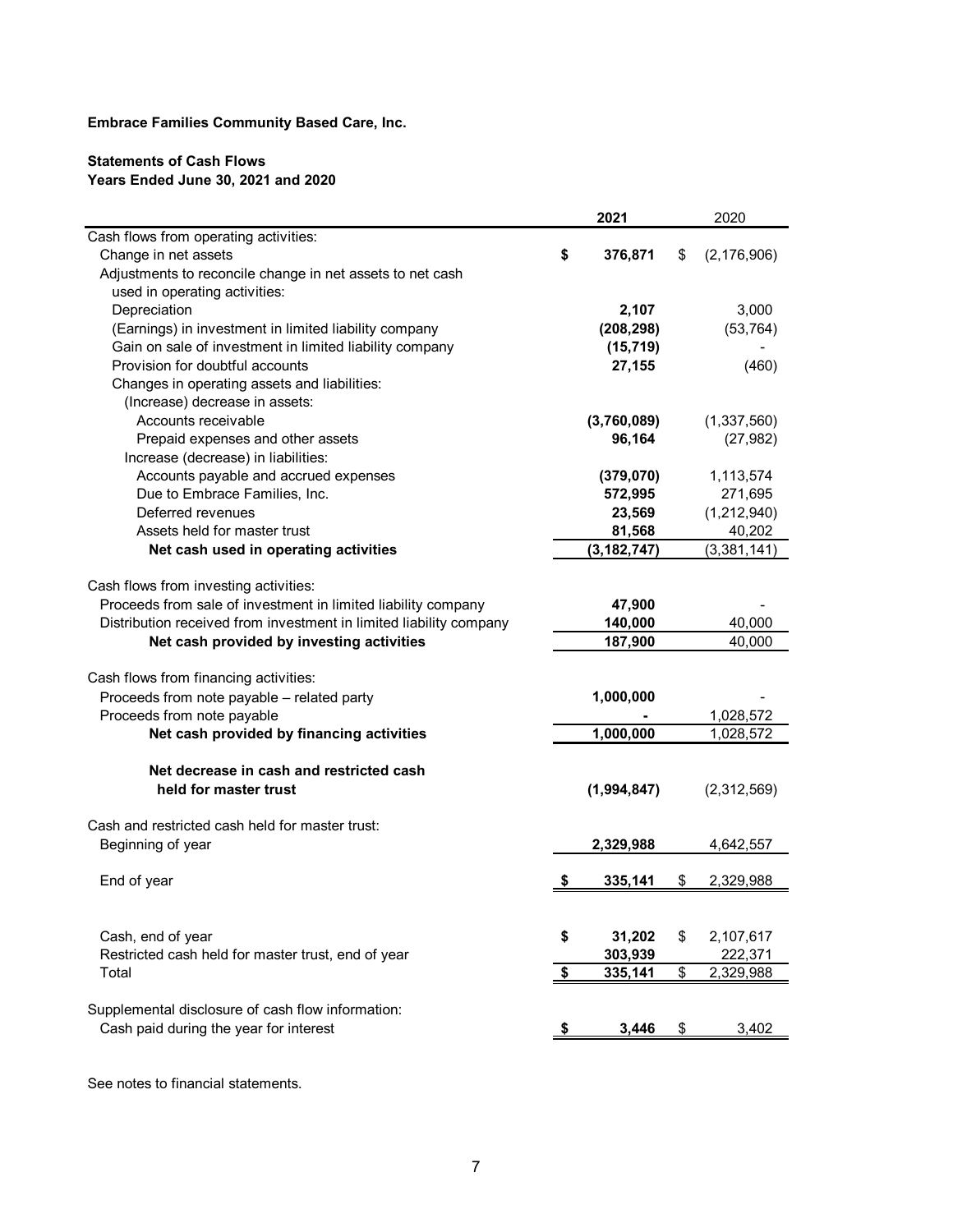#### **Notes to Financial Statements**

#### **Note 1. Nature of Activities and Significant Accounting Policies**

**Nature of activities:** Embrace Families Community Based Care, Inc., (EFCBC or the Organization) is a Florida nonprofit organization dedicated to developing community-based services and support for children and families served by the child welfare system in Orange, Osceola and Seminole Counties in the state of Florida. Operations are directed by a voluntary board who receive no compensation for their services.

EFCBC is a wholly owned subsidiary of Embrace Families, Inc. (Parent).

The Organization's program services are as follows:

*Foster care:* Provides recruitment, training, licensing, re-licensing and support for foster care parents.

*Adoptions:* Provides cost of adoption assistance, subsidy payments and other nonrecurring adoption expenses for adopting families.

*Residential:* Provides placement of children in relative care, family foster care, therapeutic foster care, medical foster care, residential group care or emergency shelter.

*Independent living:* Provides pre-independent living assessments, independent life skills assessments, employment training, counseling and after care support services, and provides payments to clients who participate in the program.

*System of care:* Provides case management, prevention and early intervention and domestic violence support.

*Financial assistance:* Provides assistance for community, assessments and preventative financial assistance.

*Other program services:* Includes background screenings, home licensing and home health inspections.

A summary of the Organization's significant accounting policies follows:

**Basis of presentation:** The accompanying financial statements have been prepared on the accrual basis of accounting.

A nonprofit organization is required to report information regarding its financial position and activities according to two classes of net assets: without donor restrictions and with donor restrictions. Accordingly, net assets of the Organization and changes therein are classified and reported as follows:

*Net assets without donor restrictions:* Net assets that are not subject to donor-imposed stipulations but may be designated for specific purposes by action of the Board of Directors.

*Net assets with donor restrictions:* Net assets subject to donor-imposed stipulations that may or will be met either by actions of the Organization, the passage of time or permanently maintained by the Organization. When a restriction expires, net assets with donor restrictions are reclassified to net assets without donor restrictions and reported in the accompanying statements of activities as net assets released from restrictions. The Organization does not have any net assets with donor restrictions.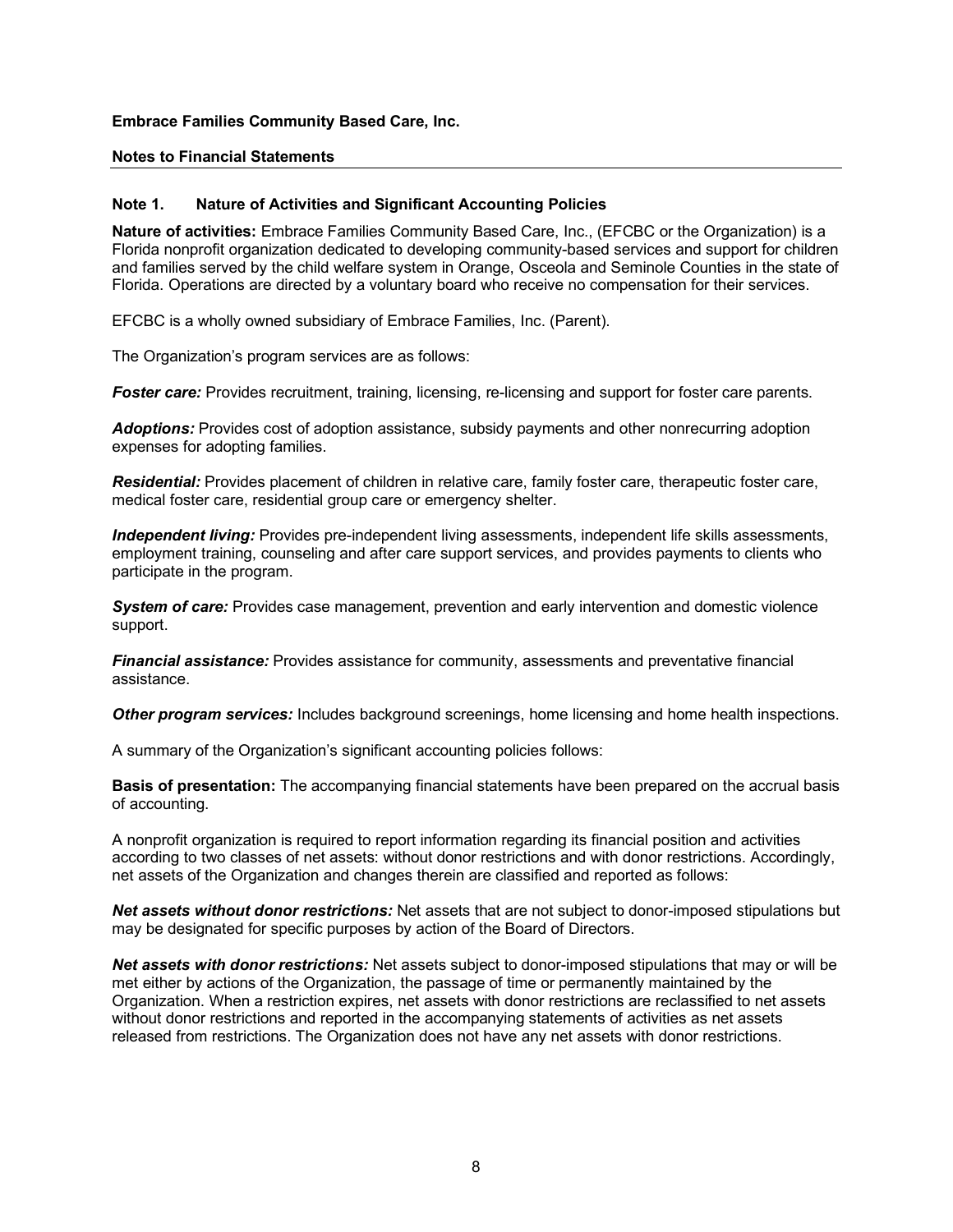#### **Notes to Financial Statements**

#### **Note 1. Nature of Activities and Significant Accounting Policies (Continued)**

**Accounts receivable:** Accounts receivable under grants and contracts are due in one year or less, and are stated at net realizable value. The Organization uses the allowance method to determine uncollectible accounts receivable. The allowance is established based upon management's analysis of specific accounts and other economic factors. In the opinion of management, no allowance for uncollectible accounts receivable was considered necessary at June 30, 2021 and 2020.

**Property and equipment:** Property and equipment are recorded at cost when purchased or at fair value at the date of gift, if contributed. Property and equipment is capitalized if it has a cost of \$1,000 or more and a useful life, when acquired of more than a year. Property acquired with governmental funds is considered to be owned by the Organization while used in the program for which it was purchased or in future authorized programs; however, its disposition as well as the ownership of any proceeds therefrom is subject to applicable regulations. Depreciation of property and equipment is computed using the straight-line method of accounting over the estimated useful lives of the depreciable assets, which ranges from 3 to 40 years. Maintenance and repairs are charged to operations when incurred. When property and equipment are sold or otherwise disposed of, the asset account and the related accumulated depreciation account are relieved, and any gain or loss included in operations.

**Impairment of long-lived assets:** The carrying value of property and equipment is reviewed for impairment whenever events or changes in circumstances indicate such value may not be recoverable. Recoverability of assets or asset groups to be held and used is measured by a comparison of the carrying amount of an asset or asset group to future net cash flows expected to be generated by the asset or asset group. If such assets or asset groups are considered to be impaired, the impairment to be recognized is measured by the amount by which the carrying amount of the assets or asset groups exceeds the fair value of the assets or asset groups. Assets or asset groups to be disposed of are reported at the lower of the carrying amount or fair value less cost to sell. No impairment of its long-lived assets or asset groups has been recognized during the years ended June 30, 2021 and 2020.

**Assets held for master trust:** The Organization is a representative payee for children in licensed foster care that receive Social Security or other trust benefits. Benefit payments and withdrawals are recorded as assets and liabilities and are not reflected in the accompanying statements of activities. Funds are maintained in separate bank accounts as required by funding sources and reflected on the accompanying statements of financial position as restricted cash held for master trust.

**Revenue from contracts related to exchange transactions:** The Organization recognizes revenue from contracts with customers in accordance with Financial Accounting Standards Board (FASB) Accounting Standards Codification (ASC) Topic 606, Revenue from Contracts with Customers (ASC 606), which provides a five-step model for recognizing such revenue as follows:

- Identify the contract with a customer
- Identify the performance obligations in the contract
- Determine the transaction price
- Allocate the transaction price to the performance obligations in the contract
- Recognize revenue when or as performance obligations are satisfied

The Organization's revenues that relate to exchange transactions arise from an agreement with an affiliate, Community Based Care Integrated Health, Inc., to provide care coordination services for Medicaid recipients. The revenues are recognized over time as services are provided, on a monthly basis and are recorded in grants and contracts in the accompanying statements of activities.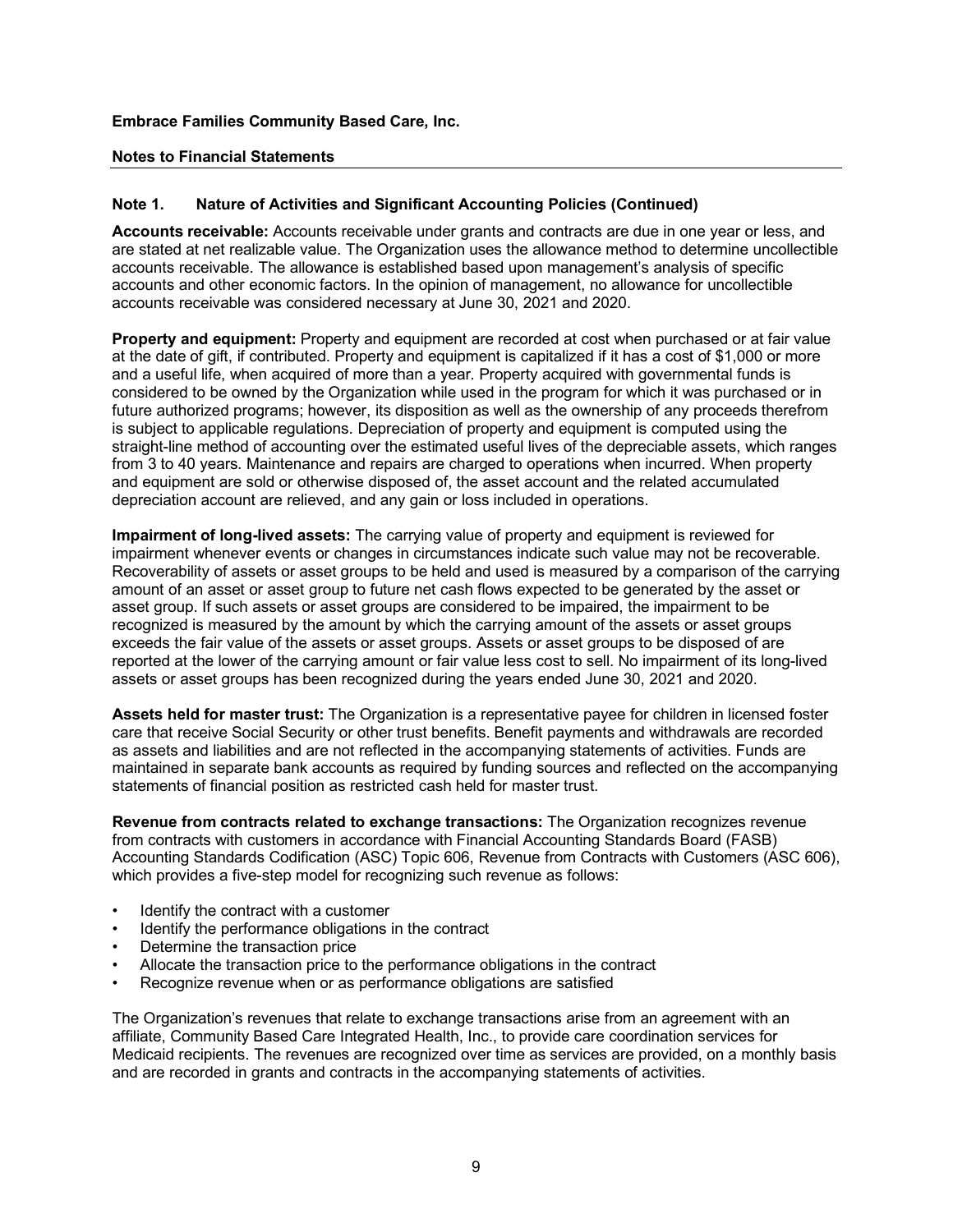#### **Notes to Financial Statements**

#### **Note 1. Nature of Activities and Significant Accounting Policies (Continued)**

**Government grants and contracts:** Government grants and contracts are considered exchange transactions if each party receives and sacrifices commensurate value. Funds from these exchange transactions are not considered contributions and are deemed to be earned and reported as revenue when such funds have been expended towards the designated purpose or when the services are provided as stipulated by the grant or contract. Funds received in advance and not yet earned are recorded as deferred revenues. Government grants and contracts not considered exchange transactions are recognized as revenue when the funds are utilized by the Organization to carry out the activity stipulated by the grant or contract. The grants and contracts can be terminated by the grantor or refunding can be required under certain circumstances coupled with other performance and/or control barriers. For these reasons, these grant and contract agreements are considered conditional. Accordingly, amounts received, but not recognized as revenue, are classified in the accompanying statements of financial position as deferred revenues.

**Contributions:** Contributions received are recorded at fair value as net assets without donor restrictions or net assets with donor restrictions, depending on the existence and/or nature of any donor restrictions. Donor-restricted support is reported as an increase in net assets with donor restrictions. Support that is restricted by the donor is reported as an increase in net assets without restrictions if the restriction expires in the reporting period in which the support is recognized. When a restriction is accomplished or it expires (that is when a stipulated time restriction ends or purpose restriction is accomplished), net assets with donor restrictions are reclassified to net assets without donor restrictions and reported in the accompanying statements of activities as net assets released from restrictions.

Contributions receivable, which represent unconditional written promises to give, are revenues in the period when the written promise is received. Conditional promises to give are recognized when the conditions upon which they depend are substantially met. A contribution is considered to be conditional if an agreement includes a barrier that must be overcome and either a right of return of assets or a right of release of a promise to transfer assets exists. Indicators of a barrier include measurable performancerelated barrier or other measurable items, stipulations that limit discretion by the recipient on the conduct of an activity, and stipulations that are related to the purpose of the agreement.

Contributed services are recognized and reported at fair value in the period received, if the services received create or enhance non-financial assets or require specialized skills, are provided by individuals possessing those skills, and would typically need to be purchased if not provided by contribution. There were no contributed services for the years ended June 30, 2021 and 2020.

**Functional expenses:** The costs of providing the various programs and supporting services have been summarized on a functional basis in the accompanying statements of activities and in the accompanying statements of functional expenses. Accordingly, certain costs have been allocated among the various programs and supporting services benefited. Salaries and related payroll expenses are allocated among functional categories based on the estimated proportion of time spent to each function. All other expenses are allocated based on management's estimate of the relative functional activity.

**Income taxes:** The Organization is exempt from federal income taxes under Section 501(c)(3) of the Internal Revenue Code and from state income taxes under similar provisions of the Florida Statutes. Accordingly, no provision for federal and state income taxes has been recorded in the accompanying financial statements. The Organization follows accounting standards relating to accounting for uncertainty in income taxes. Management assessed whether there were any uncertain tax positions, which may give rise to income tax liabilities, and determined that there were no such matters requiring recognition in the accompanying financial statements.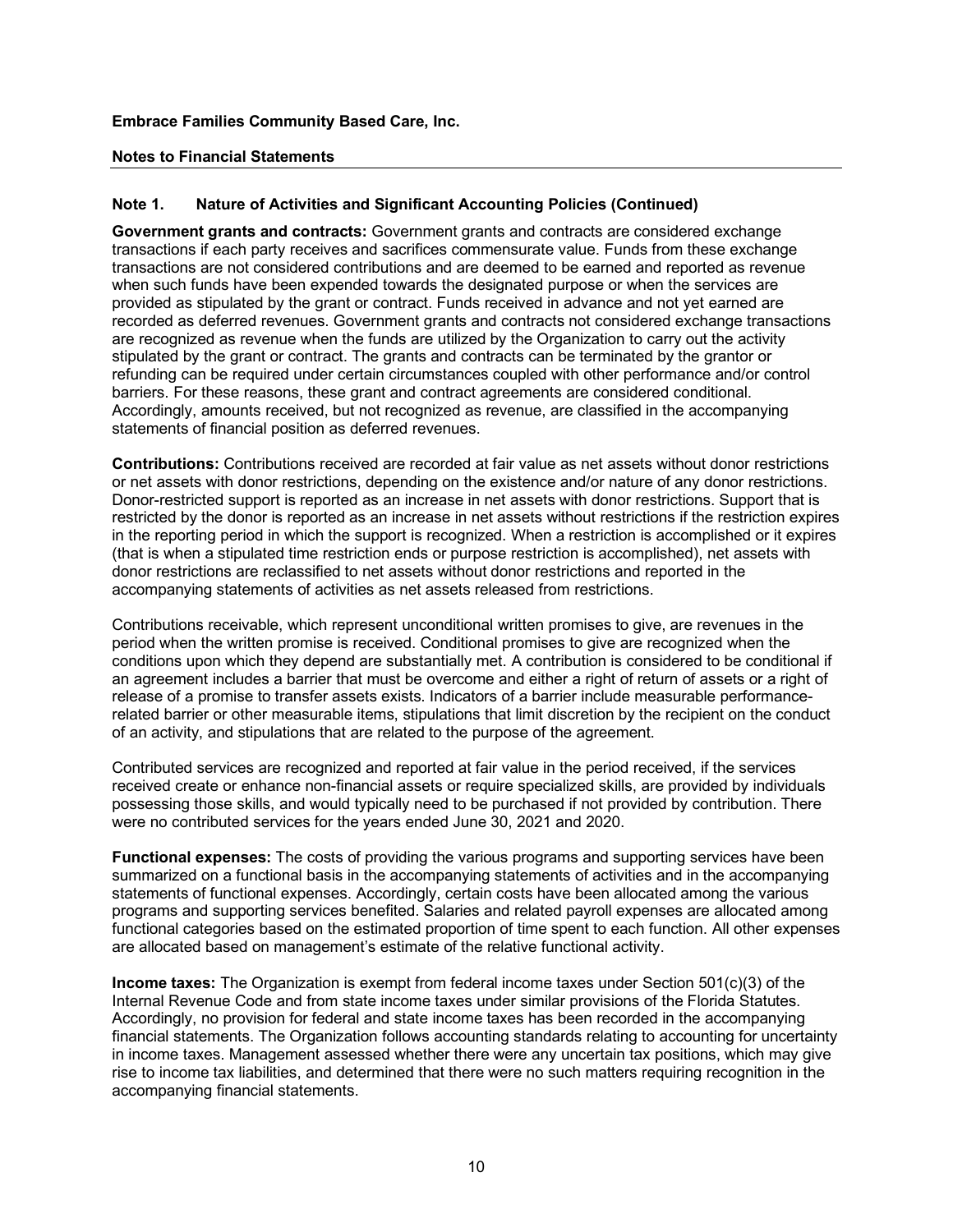#### **Notes to Financial Statements**

#### **Note 1. Nature of Activities and Significant Accounting Policies (Continued)**

**Use of estimates:** The presentation of financial statements in conformity with accounting principles generally accepted in the United States of America (U.S. GAAP) requires management to make estimates and assumptions that affect the reported amounts of assets and liabilities and disclosure of contingent assets and liabilities at the date of the financial statements, and the reported amounts of revenues and expenses during the reporting period. Actual results could differ from those estimates.

**Reclassification:** Certain amounts have been reclassified from prior year financial statements to conform with current year presentation. Such reclassifications had no effect on total net assets, change in net assets, or cash flows as previously reported.

**Concentrations:** The Organization's financial instruments that are exposed to concentrations of credit risk include cash and government grants and contracts and related accounts receivable. Cash includes accounts placed with federally insured financial institutions. Such accounts may at times exceed federally insured limits. The Organization has not experienced any losses on such accounts.

The Organization's operating support and revenues includes concentrations primarily from federal and state programs. Changes in operating support and revenues from federal and state programs could significantly impact the Organization, including a reduction in the program services offered by the Organization; however, management does not anticipate any such changes in the near-term.

**Investment in limited liability company:** EFCBC has an investment in a limited liability company, in which the Organization owns a 3% and 4% interest as of June 30, 2021 and 2020, respectively, and its Parent owns 35%, has the ability to exercise significant influence over the limited liability company and accordingly, has accounted for this investment using the equity method of accounting. During the year ended June 30, 2021, the Organization's ownership percentage changed from 4% to 3%.

**Newly adopted accounting pronouncements:** In May 2014, the FASB issued Accounting Standards Update (ASU) 2014-09. The amendments in this update create Topic 606, Revenue from Contracts with Customers, and supersede the revenue recognition requirements in Topic 605, Revenue Recognition, including most industry-specific revenue recognition guidance throughout the Industry Topics of the Codification. The core principle of Topic 606 is that an entity recognized revenue to depict the transfer of promised goods or services to customers in an amount that reflects the consideration to which the entity expects to be entitled in exchange for those goods or services. On July 1, 2020, the Organization adopted ASU 2014-09 under the modified retrospective approach, which allows the cumulative prior effect to be recognized as of the date of the initial application. The Organization has determined that the adoption of ASU 2014-09 did not result in an adjustment to opening net assets and did not have a significant effect on the amount of timing and revenue recognition for the year ended June 30, 2021.

**Recent accounting pronouncements:** In February 2016, the FASB issued its new lease accounting guidance in ASU 2016-02, *Leases* (Topic 842). Under the new guidance, lessees will be required to recognize the following for all leases (except for short-term leases) at the commencement date: (1) A lease liability, which is a lessee's obligation to make lease payments arising from a lease, measured on a discounted basis; and (2) A right of-use asset, which is an asset that represents the lessee's right to use, or control the use of, a specified asset for the lease term. Lessees will no longer be provided with a source of off-balance sheet financing. Lessees must apply a modified retrospective transition approach for leases existing at, or entered after, the beginning of the earliest comparative period presented in the financial statements. Nonpublic entities should apply the amendments for fiscal years beginning after December 15, 2021. The Organization is currently evaluating the impact this ASU will have on its financial statements.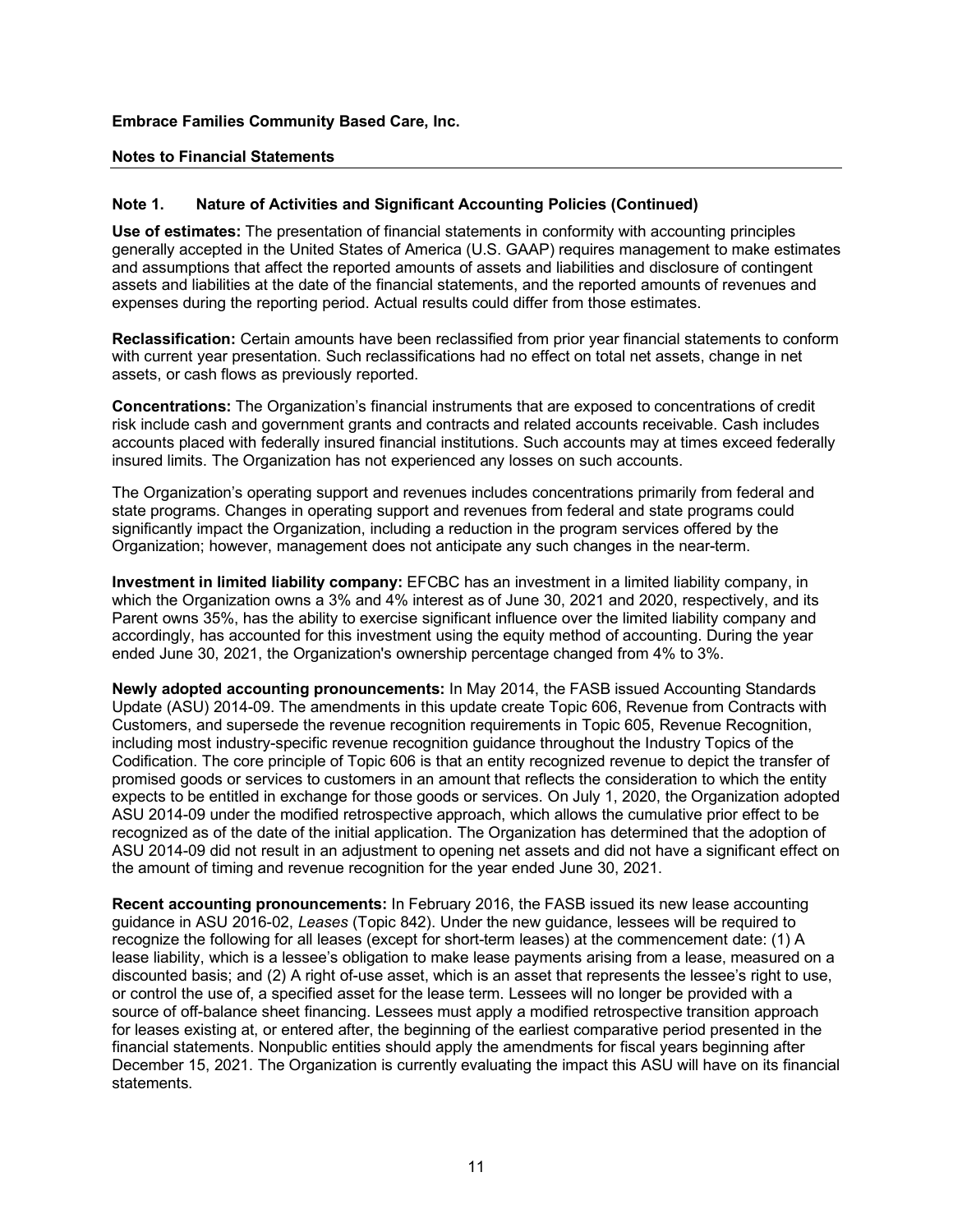#### **Notes to Financial Statements**

#### **Note 1. Nature of Activities and Significant Accounting Policies (Continued)**

In September 2020, the FASB issued ASU 2020-07, *Not-for-Profit Entities (Topic 958): Presentation and Disclosure by Not-for-Profit Entities for Contributed Nonfinancial Assets*. This ASU is intended to improve transparency in the reporting of contributed nonfinancial assets, also known as gifts-in-kind, for nonprofit entities. The ASU will require a not-for-profit organization to present contributed nonfinancial assets as a separate line item in the statement of activities, apart from contributions of cash or other financial assets. The ASU will also require enhanced disclosure, including disaggregation of nonfinancial assets recognized by category and qualitative information about each category. The amendments in this ASU will be applied on a retrospective basis and are effective for annual reporting periods beginning after June 15, 2021. The Organization is currently evaluating the impact this ASU will have on its financial statements.

**Subsequent events:** Management has assessed subsequent events through February 18, 2022, the date the financial statements were available to be issued.

#### **Note 2. Investment in Limited Liability Company**

Investment in a limited liability company of \$224,775 and \$188,658 as of June 30, 2021 and 2020, respectively, consists of a 3% and 4% interest, respectively, in Community Based Care Integrated Health, LLC (Integrated Health). Integrated Health is a Florida limited liability company engaged in the child welfare managed care business throughout Florida. The investment is accounted for using the equity method as the Organization has significant influence, but not control over the entity. The Organization's share of Integrated Health's net income was \$208,298 and \$53,764 during the years ended June 30, 2021 and 2020, respectively, and is included in contributions and other income in the accompanying statements of activities. In addition, the Organization received distributions from Integrated Health in the amount of \$140,000 and \$40,000, during the years ended June 30, 2021 and 2020, respectively.

The following is a summary of financial position and results of operations of Integrated Health, as of and for the years ended June 30, 2021 and 2020:

|                                                                |     | 2021                   |     | 2020                   |
|----------------------------------------------------------------|-----|------------------------|-----|------------------------|
| Total assets                                                   | S.  | 6,741,859              | \$  | 3,988,762              |
| <b>Total liabilities</b>                                       | \$  | 1,078,843              | \$  | 1,022,314              |
| Total members' equity<br>Total liabilities and members' equity |     | 5,663,016<br>6,741,859 | S   | 2,966,448<br>3,988,762 |
| Total revenues                                                 | \$. | 16,047,990             | \$. | 10,908,138             |
| Total expenses                                                 |     | 10,375,127             |     | 9,564,023              |
| Net income                                                     |     | 5,672,863              |     | 1,344,115              |
| EFCBC's share of net income                                    |     | 208,298                |     | 53.764                 |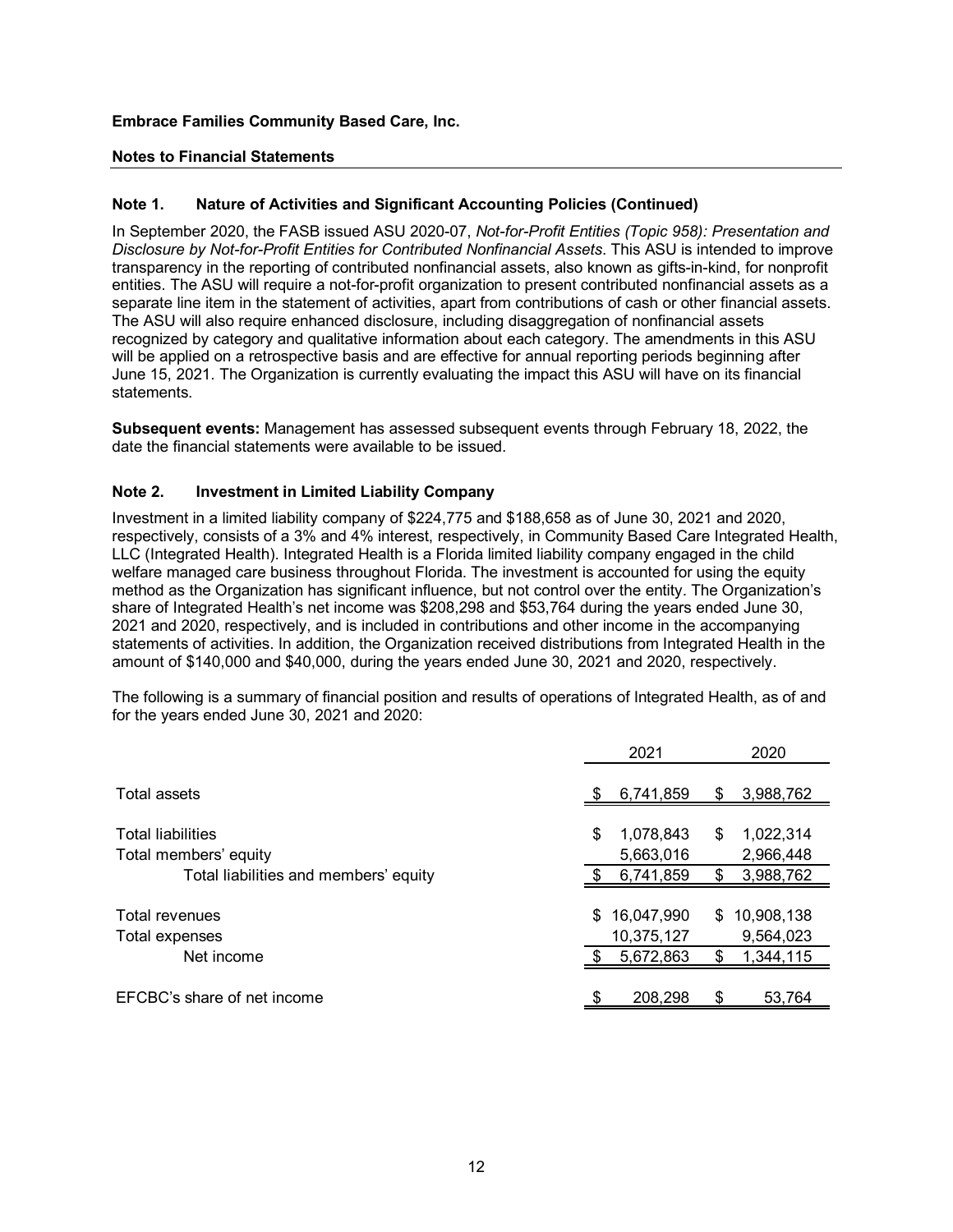#### **Notes to Financial Statements**

#### **Note 3. Property and Equipment**

Property and equipment at June 30, 2021 and 2020, consisted of the following:

|                               |           |              |    | 2021      |    |             |  |
|-------------------------------|-----------|--------------|----|-----------|----|-------------|--|
|                               | Custodial |              |    |           |    |             |  |
|                               |           | <b>EFCBC</b> |    | Assets    |    | Total       |  |
| Land                          | \$        |              | \$ | 65,600    | \$ | 65,600      |  |
| <b>Buildings</b>              |           |              |    | 362,448   |    | 362,448     |  |
| Furniture and equipment       |           | 1,032,579    |    |           |    | 1,032,579   |  |
| Software                      |           | 460,316      |    |           |    | 460,316     |  |
|                               |           | 1,492,895    |    | 428,048   |    | 1,920,943   |  |
| Less accumulated depreciation |           | (1,485,081)  |    | (88,462)  |    | (1,573,543) |  |
|                               | \$        | 7,814        | \$ | 339,586   | \$ | 347,400     |  |
|                               |           |              |    |           |    |             |  |
|                               |           |              |    | 2020      |    |             |  |
|                               |           |              |    | Custodial |    |             |  |
|                               |           | <b>EFCBC</b> |    | Assets    |    | Total       |  |
|                               |           |              |    |           |    |             |  |
| Land                          | \$        |              | \$ | 65,600    | \$ | 65,600      |  |
| <b>Buildings</b>              |           |              |    | 362,448   |    | 362,448     |  |
| Furniture and equipment       |           |              |    |           |    |             |  |
|                               |           | 1,032,579    |    |           |    | 1,032,579   |  |
| Software                      |           | 460,316      |    |           |    | 460,316     |  |
|                               |           | 1,492,895    |    | 428,048   |    | 1,920,943   |  |
| Less accumulated depreciation |           | (1,480,540)  |    | (79,400)  |    | (1,559,940) |  |

Depreciation expense for the years ended June 30, 2021 and 2020, was \$2,107 and \$3,000, respectively.

## **Note 4. Line of Credit**

EFCBC had an unsecured revolving line of credit of \$5,000,000, bearing interest calculated as the daily one month LIBOR rate of interest plus 1.75%, payable monthly. There was no outstanding balance on the line of credit at June 30, 2020 and this line of credit was closed in February 2021.

## **Note 5. Note Payable**

On April 17, 2020, the Organization received a U.S. Small Business Administration (SBA) Paycheck Protection Program loan in the amount of \$1,028,572, which is recorded as a noncurrent note payable as of June 30, 2021 and 2020, in the accompanying statements of financial position. The loan bears interest at 1% annually and matures on April 17, 2022. Under the Coronavirus Aid, Relief and Economic Security Act (CARES Act), up to the full principal amount of the loan and any accrued interest can be forgiven if the Organization uses all of the loan proceeds for forgivable purposes as required under the CARES Act. The loan was forgiven by the SBA subsequent to the fiscal year-end in the amount of \$1,028,572 in principal and \$12,600 in interest. In accordance with ASC 470, Simplifying the Classification of Debt in a Classified Balance Sheet, the loan is classified as noncurrent in the accompanying statements of financial position at June 30, 2021 and 2020. The loan is subject to audit by the SBA for a period of 6 years following forgiveness.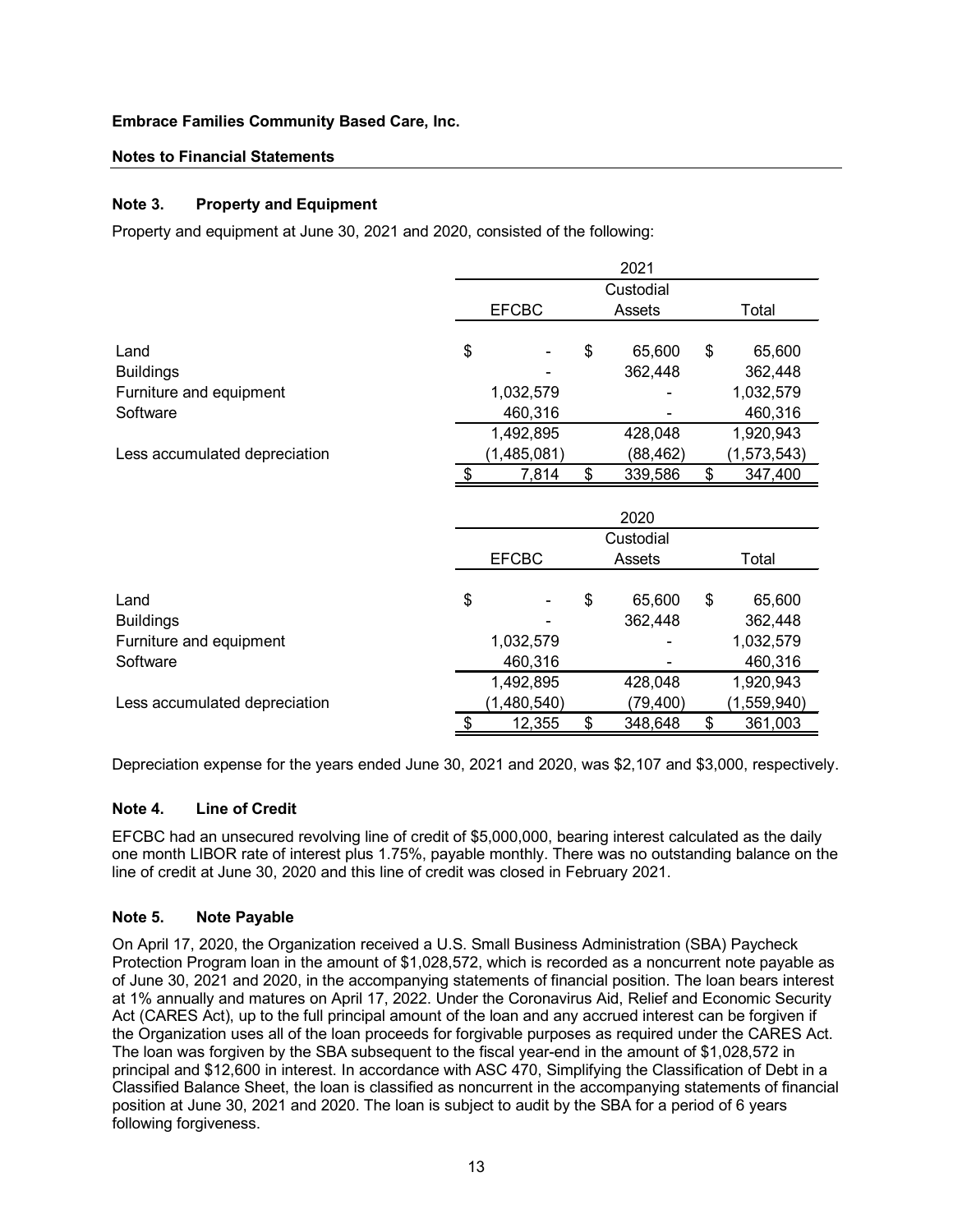## **Notes to Financial Statements**

#### **Note 6. Leases**

The Organization leases facilities and equipment under various operating leases that expire through February 2028. Facilities leases include early termination clauses in the event the Organization's funding contracts are terminated. The aggregate rental expense incurred under these leases totaled approximately \$2,124,000 and \$2,306,000 for the years ended June 30, 2021 and 2020, respectively.

Future minimum lease payments under these operating leases as of June 30, 2021, are as follows:

| Years ending June 30: |                |  |
|-----------------------|----------------|--|
| 2022                  | 1,957,443<br>S |  |
| 2023                  | 1,562,730      |  |
| 2024                  | 1,577,684      |  |
| 2025                  | 1,601,806      |  |
| 2026                  | 1,626,356      |  |
| Thereafter            | 3,137,882      |  |
|                       | 11,463,901     |  |

## **Note 7. Retirement Plan**

The Organization's employees are eligible to participate in a defined contribution 401(k) Profit Sharing Plan (the Plan). Employees become eligible to participate in the Plan on the first monthly date following the attainment of age 18 and the completion of one hour of service. Plan participants may voluntarily contribute, on a pre-tax basis, up to 100% of their qualified annual compensation, as defined in the Plan, up to the Internal Revenue Code maximum limits. The Organization makes matching contributions equal to 100% of each participant's contribution to a maximum of 4% of compensation, as defined in the Plan document. Contributions to the Plan for the years ended June 30, 2021 and 2020, were approximately \$169,000 and \$148,000, respectively, and is included in payroll taxes and employee benefits in the accompanying statements of functional expenses.

## **Note 8. Related Party Transactions**

The Organization receives management and administrative services through an agreement with its Parent, Embrace Families, Inc. The agreement automatically continues for successive one-year periods, unless either party gives written notice not to renew within 30 days prior to the expiration of each term. Administrative services are charged based on direct costs and indirect costs incurred monthly. In addition, Embrace Families, Inc. charges a monthly fee for use of the data warehouse system (technology maintenance fee). Management fees, administrative services and technology maintenance fees incurred by the Organization during the years ended June 30, 2021 and 2020, were approximately \$6,161,000 and \$6,122,000, respectively. Amounts due to Embrace Families, Inc. at June 30, 2021 and 2020, related to this agreement, totaled approximately \$1,526,200 and \$953,200, respectively, which is included in the accompanying statements of financial position.

In June 2019, the Organization entered into two promissory notes totaling \$220,000 with Embrace Families, Inc. to receive cash advances for current operations related to two programs. These promissory notes are non-interest bearing and due 30 days after Embrace Families, Inc. provides written notice of demand. In September 2020, the Organization entered into an additional promissory note in the amount of \$1,000,000 with Embrace Families, Inc. The note is due on demand and bears interest at an annual rate of 1%. At June 30, 2021 and 2020, the total balance is included in the current portion of notes payable in the accompanying statements of financial position.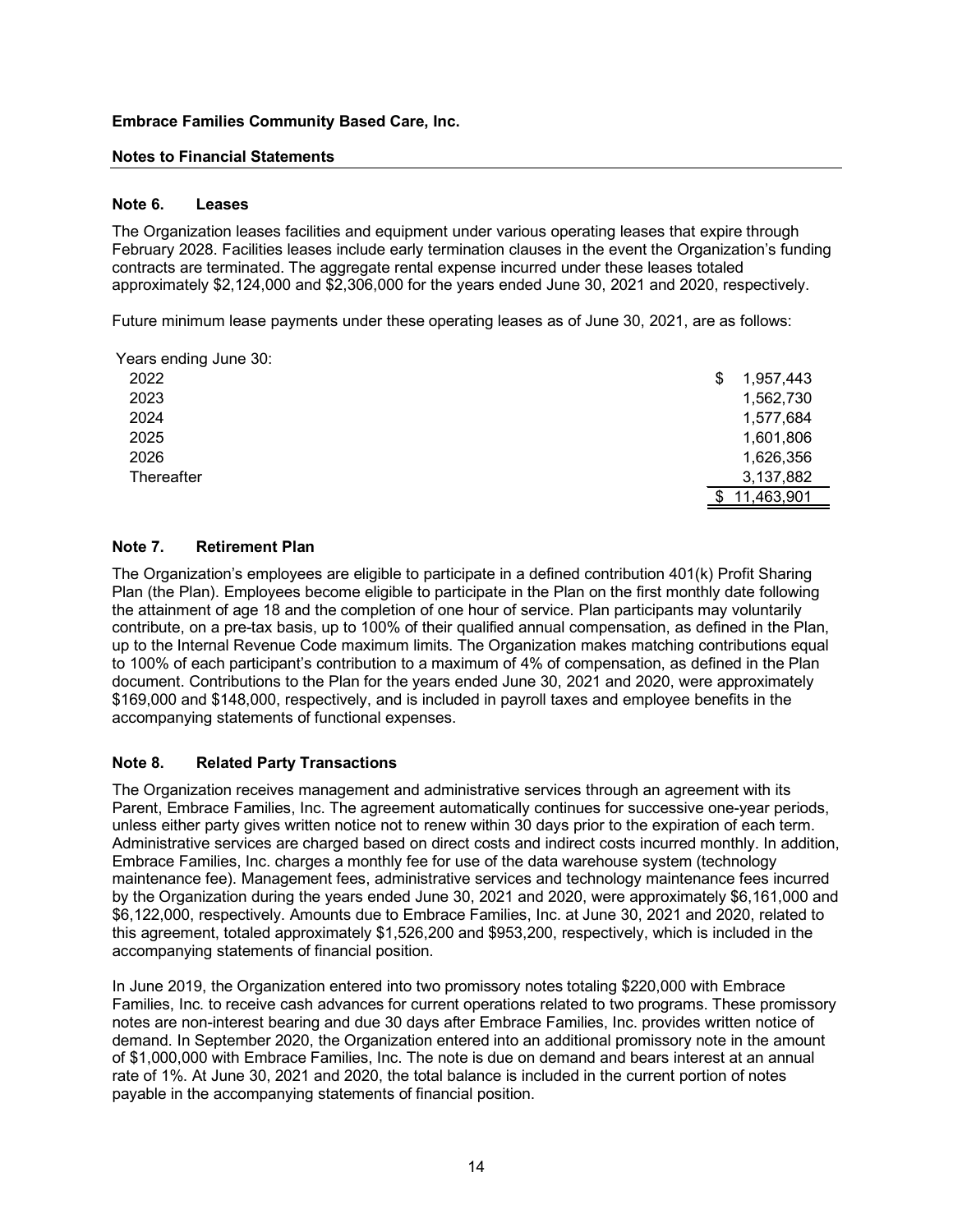#### **Notes to Financial Statements**

#### **Note 8. Related Party Transactions (Continued)**

During the years ended June 30, 2021 and 2020, the Organization received contributions totaling \$0 and \$98,200, respectively, from Embrace Families, Inc. and is included as contributions and other income in the accompanying statements of activities.

During the years ended June 30, 2021 and 2020, the Organization received in kind contributions of approximately \$118,000 and \$364,900 from Embrace Families Foundation, Inc. and is included as contributions and other income in the accompanying statements of activities.

The Organization made payments to an affiliate, Embrace Families Solutions, Inc., under a subrecipient agreement, of approximately \$509,000 and \$534,000, during the years ended June 30, 2021 and 2020, respectively. Amounts due to Embrace Families Solutions, Inc., at June 30, 2021 and 2020, related to this subrecipient agreement, totaled approximately \$49,000 and \$51,000, respectively, which is included in accounts payable and accrued expenses in the accompanying statements of financial position.

The Organization entered into an agreement in February 2014 with an affiliate, Community Based Care Integrated Health, LLC, to coordinate the delivery of Medicaid services to specified members and provide administrative services for which it would be compensated. During the years ended June 30, 2021 and 2020, the Organization recognized \$518,281 and \$471,610, respectively, for these services.

The Organization receives marketing services through an agreement with an affiliate, Embrace Families Foundation, Inc. Fees are fixed and incurred monthly. Expenses incurred by the Organization during the years ended June 30, 2021 and 2020, for these services was \$100,000 and \$50,000, respectively, which is included in professional fees in the accompanying statements of functional expense.

The Organization receives management and administrative services for a Community Impact program from an affiliate, Embrace Families Foundation, Inc. According to that agreement, the Organization is to reimburse Embrace Families Foundation, Inc. for 90% of the expenses incurred on this program. Expenses incurred by the Organization during the years ended June 30, 2021, and 2020, for these services was approximately \$183,000, and \$203,000 respectively, which is included in professional fees in the accompanying statements of functional expenses.

#### **Note 9. Commitments and Contingencies**

EFCBC, as an authorized agent of the state of Florida in accordance with Florida Statute Section 409.1671, has contracted with organizations to deliver quality child welfare services. The contracts have five-year terms, but often can be renewed for additional five-year terms.

The Organization is subject to state and federal audit examination to determine compliance with grant or contract requirements. In the event that expenditures would be disallowed, repayment could be required. Management is of the opinion that such expenditures, if any, would not have a material adverse impact on the Organization.

## **Note 10. Conditional Grants**

The Organization has conditional grants awarded from grantors of approximately \$240,200,000 as of June 30, 2021. Future payments are contingent upon the Organization carrying out certain activities related to meeting grantor imposed barriers stipulated by the grant or contract.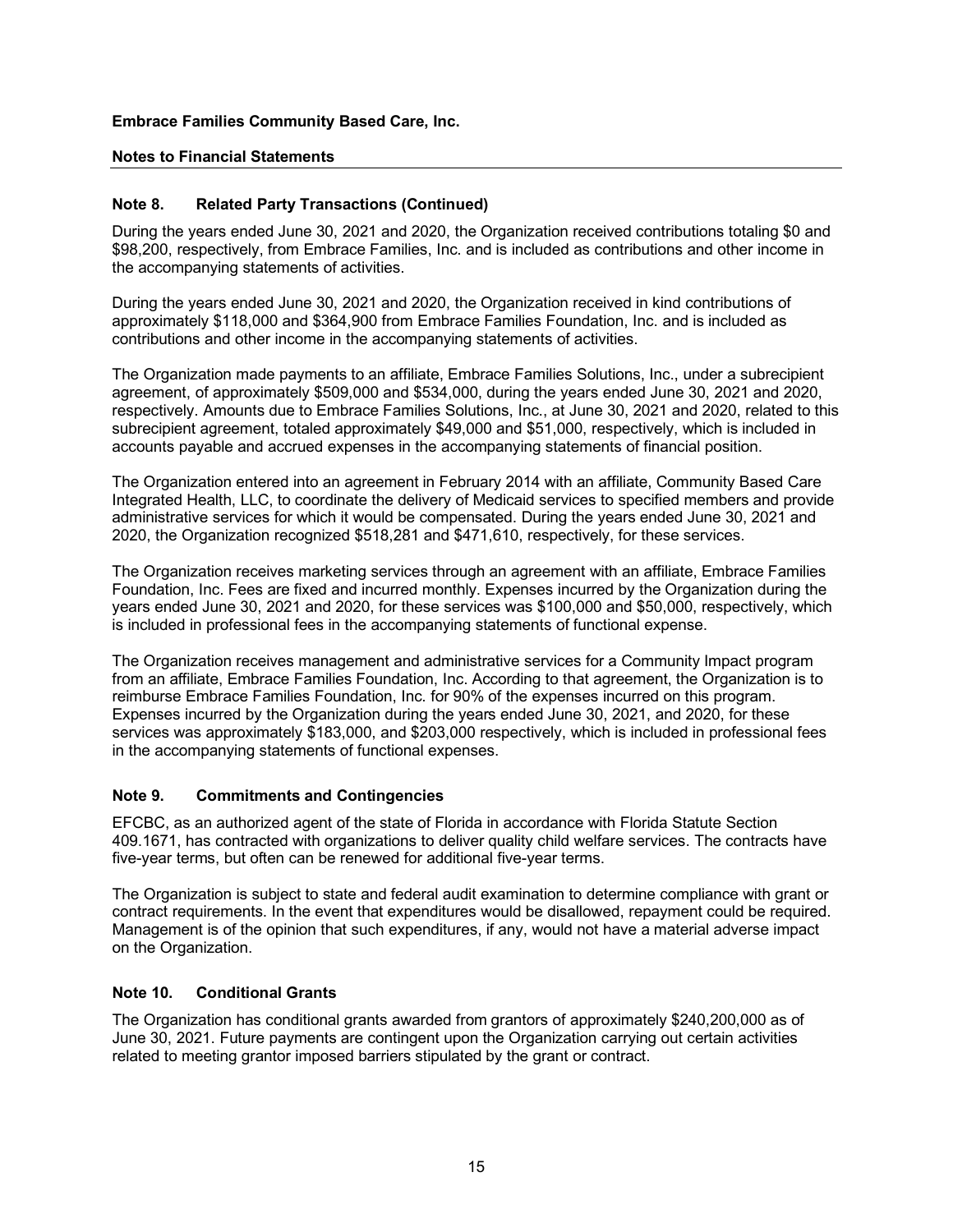#### **Notes to Financial Statements**

#### **Note 11. State Funding and Impact on Net Assets**

The Organization receives a substantial amount of grants and contracts from the state of Florida to operate as a child welfare organization to benefit children and families in the service area discussed in Note 1. Servicing children and families who are at risk under a contract with the State of Florida's Department of Children and Families puts the Organization at risk if funding is not sufficient to meet those welfare needs. The state of Florida has several funding mechanisms to help make up any deficit incurred as follows: (a) the state of Florida established risk pools to assist organizations to ensure those organizations are adequately funded and that no children or families are denied assistance; (b) organizations can apply for an increase in core funding from the state of Florida's legislature and (c) organizations can also make direct funding requests from the state of Florida's legislature. During the years ended June 30, 2021 and 2020, respectively, the Organization was awarded approximately \$6,331,200 and \$2,352,300 increase in core funding from the state of Florida's legislature. The Organization requested additional funds from the state of Florida's risk pool during the years ended June 30, 2021 and 2020. The Organization has been successful in the prior years by obtaining additional funding through the risk pool, core funding and direct requests of the state of Florida legislature. However, successful efforts for additional state of Florida funding in prior years is no guarantee of success in the future.

## **Note 12. Liquidity and Availability of Resources**

As of June 30, 2021 and 2020, the following reflects the Organization's financial assets, reduced by amounts not available for general use within one year of June 30:

|                                                   |     | 2021      | 2020        |
|---------------------------------------------------|-----|-----------|-------------|
| Financial assets, at year-end:                    |     |           |             |
| Cash                                              | \$. | 31.202    | \$2,107,617 |
| Accounts receivable                               |     | 7.295.336 | 3,562,402   |
| Financial assets available to meet cash needs for |     |           |             |
| general expenditures within one year              |     | 7.326.538 | 5,670,019   |

As part the Organization's liquidity management, its policy is to maintain 30 days of cash and receivables to meet operating and client related expenses.

## **Note 13. COVID-19**

On January 30, 2020, the World Health Organization declared the coronavirus outbreak (COVID-19) a "Public Health Emergency of International Concern" and, on March 11, 2020, declared COVID-19 a pandemic. The extent to which COVID-19 impacts the operations of the Organization in the future will depend on future developments, which are highly uncertain and cannot be predicted with confidence, including the duration of the outbreak. New information that may emerge concerning the severity of COVID-19 could adversely impact the Organization's operations, including among others, contributions and grant and contract revenue, and may have a material adverse effect on the financial condition, results of operations and cash flows of the Organization.

#### **Note 14. Subsequent Event**

In July 2021, the Paycheck Protection Program loan, was forgiven by the SBA as described in Note 5.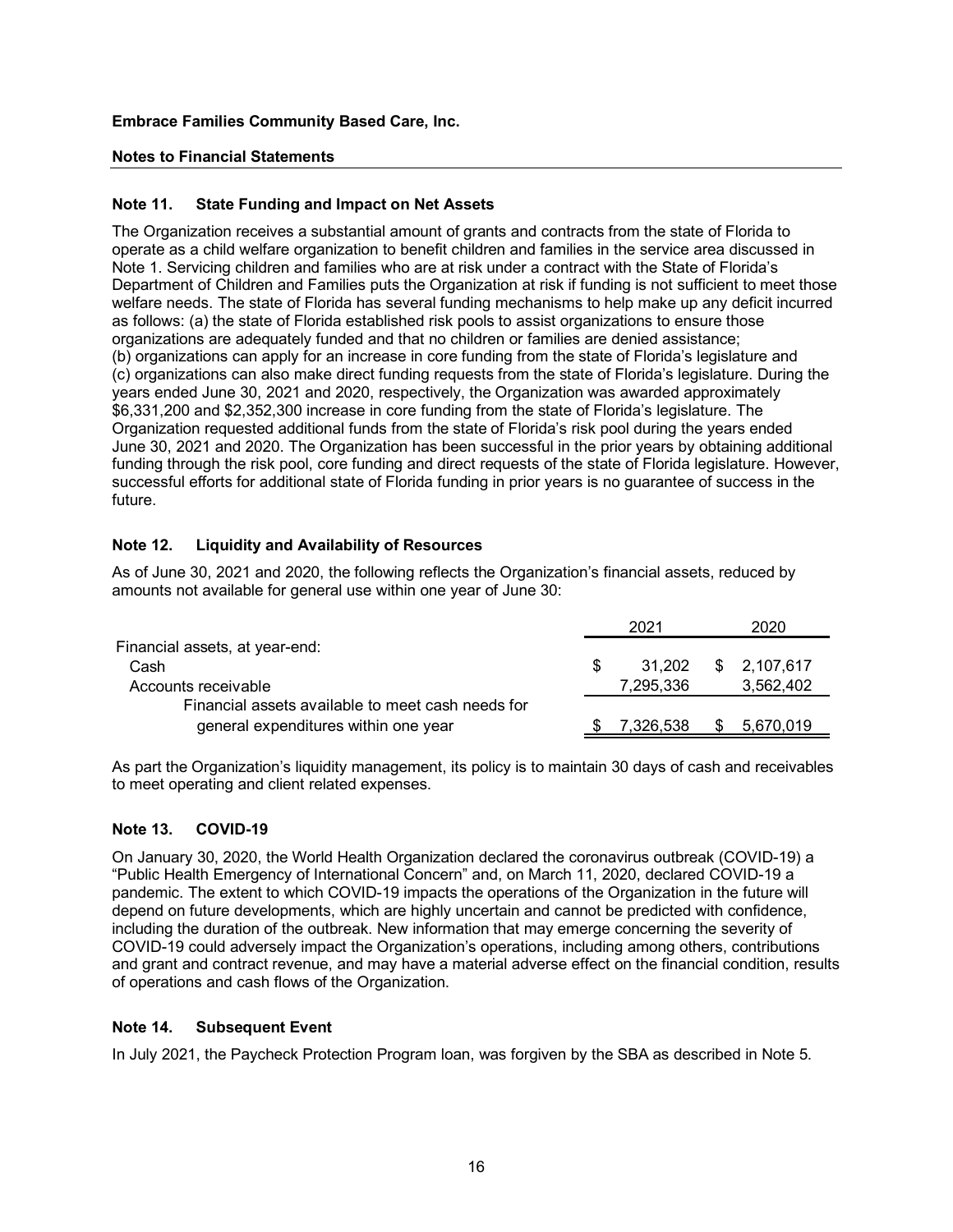# **Schedule of Expenditures of Federal Awards and State Financial Assistance Year Ended June 30, 2021**

| Grantor/Pass-Through/Program Title                                        | Federal<br><b>Assistance</b><br>Listing<br>Number | Pass-Through<br>Entity<br>Identifying<br>Number            | Federal<br><b>Expenditures</b>      | <b>Amount Provided</b><br>to Subrecipients           |
|---------------------------------------------------------------------------|---------------------------------------------------|------------------------------------------------------------|-------------------------------------|------------------------------------------------------|
| <b>Federal Awards:</b>                                                    |                                                   |                                                            |                                     |                                                      |
| U.S. Department of Health and Human Services:                             |                                                   |                                                            |                                     |                                                      |
| Passed-through:                                                           |                                                   |                                                            |                                     |                                                      |
| State of Florida Department of Children and Families:                     |                                                   |                                                            |                                     |                                                      |
| Guardianship Assistance                                                   | 93.090                                            | GJL58                                                      | \$<br>38,112                        | \$                                                   |
| Promoting Safe and Stable Families Program                                | 93.556                                            | GJL58                                                      | 3,045,112                           | 2,386,168                                            |
| Temporary Assistance for Needy Families Program                           | 93.558                                            | GJL58                                                      | 5,109,208                           | 2,999,521                                            |
| Grants to States for Access and Visitation Program                        | 93.597                                            | GJL58                                                      | 26,423                              | 26,423                                               |
| Chafee Education and Training Vouchers Program                            | 93.599                                            | GJL58                                                      | 144,031                             | ٠                                                    |
| Stephanie Tubbs Jones Child Welfare Services Program                      | 93.645                                            | GJL58                                                      | 398,898                             | 267,989                                              |
| Foster Care - Title IV-E Program                                          | 93.658                                            | GJL58                                                      | 14,438,643                          | 7,993,537                                            |
| <b>Adoption Assistance</b>                                                | 93.659                                            | GJL58                                                      | 9,931,623                           | 904,411                                              |
| Social Services Block Grant Program                                       | 93.667                                            | GJL58                                                      | 3,417,813                           | 1,816,971                                            |
| Child Abuse and Neglect State Grants Program                              | 93.669                                            | GJL58                                                      | 87,757                              | ×.                                                   |
| John H. Chafee Foster Care Program for Successful Transition to Adulthood | 93.674                                            | GJL58                                                      | 1,668,592                           | 1,004,189                                            |
| Medical Assistance Program                                                | 93.778                                            | GJL58                                                      | 281,027                             |                                                      |
| Direct program:                                                           |                                                   |                                                            |                                     |                                                      |
| <b>Adoption Opportunities</b>                                             | 93.652                                            | 90CO1138-02-000                                            | 1,187,738                           | 81,917                                               |
| Total U.S. Department of Health and Human Services                        |                                                   |                                                            | 39,774,977                          | 17,481,126                                           |
| U.S. Department of Labor:                                                 |                                                   |                                                            |                                     |                                                      |
| Passed-through:                                                           |                                                   |                                                            |                                     |                                                      |
| CareerSource Central Florida:                                             |                                                   |                                                            |                                     |                                                      |
| <b>WIOA Youth Activities</b>                                              | 17.259                                            | 1617-011                                                   | 63,408                              |                                                      |
| Total expenditures of federal awards                                      |                                                   |                                                            | \$<br>39,838,385                    | \$<br>17,481,126                                     |
| Grantor/Pass-Through/Program Title                                        | <b>State</b><br><b>CSFA</b><br>Number             | Pass-Through<br><b>Entity Identifying</b><br><b>Number</b> | <b>State</b><br><b>Expenditures</b> | Amount<br><b>Provided to</b><br><b>Subrecipients</b> |
| <b>State Financial Assistance:</b>                                        |                                                   |                                                            |                                     |                                                      |
| State of Florida Department of Children and Families:                     |                                                   |                                                            |                                     |                                                      |
| Direct programs:                                                          |                                                   |                                                            |                                     |                                                      |
| Out-of-Home Supports Program                                              | 60.074                                            | GJL58                                                      | \$<br>4,521,661                     | \$<br>959.532                                        |
| Independent Living and Road-to-Independence Program                       | 60.112                                            | GJL58                                                      | 99,187                              |                                                      |
| Motor Vehicle Insurance for Kids in Care Program                          | 60.123                                            | GJL58                                                      | 809,232                             |                                                      |
| CBC - Sexually Exploited Children                                         | 60.138                                            | GJL58                                                      | 135,150                             | 135,150                                              |
|                                                                           | 60.183                                            | GJL58                                                      |                                     |                                                      |
| CBC - Purchase of Therapeutic Services for Children Program               |                                                   |                                                            | 853,445                             |                                                      |
| Total expenditures of state financial assistance                          |                                                   |                                                            | 6,418,675                           | 1,094,682                                            |
| Total federal awards and state financial assistance                       |                                                   |                                                            | 46,257,060                          | \$<br>18,575,808                                     |

See notes to schedule of expenditures of federal awards and state financial assistance.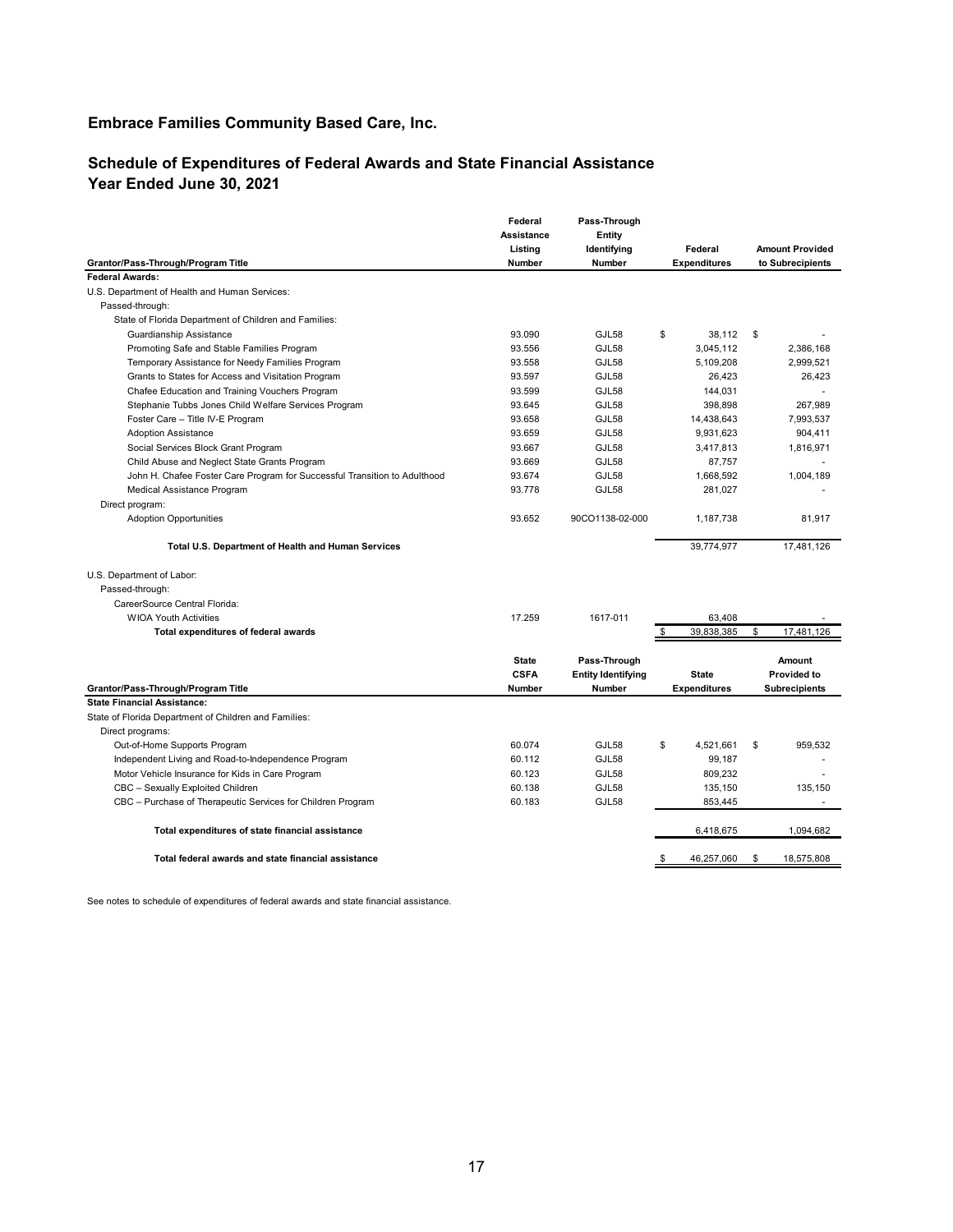#### **Notes to Schedule of Expenditures of Federal Awards and State Financial Assistance Year Ended June 30, 2021**

#### **Note 1. Basis of Presentation**

The accompanying schedule of expenditures of federal awards and state financial assistance (the Schedule) includes the federal award and state financial assistance project activity of Embrace Families Community Based Care, Inc., under programs of the federal government and the state of Florida for the year ended June 30, 2021. The information in this Schedule is presented in accordance with the requirements of Title 2 U.S. Code of Federal Regulations Part 200, *Uniform Administrative Requirements, Cost Principles, and Audit Requirements for Federal Awards* (Uniform Guidance) and the State of Florida Chapter 10.650, *Rules of the Auditor General*. Because the Schedule presents only a selected portion of the operations of Embrace Families Community Based Care, Inc., it is not intended to and does not present the financial position, changes in net assets or cash flows of Embrace Families Community Based Care, Inc.

#### **Note 2. Summary of Significant Accounting Policies**

Expenditures reported on the Schedule are recognized on the accrual basis of accounting. Such expenditures are recognized following the cost principles contained in the Uniform Guidance and cost principles established by the State of Florida Department of Financial Services, wherein certain types of expenditures are not allowable or are limited as to reimbursement.

## **Note 3. Indirect Cost Rate**

Embrace Families Community Based Care, Inc. has elected not to use the 10% de minimis indirect cost rate as allowed under the Uniform Guidance.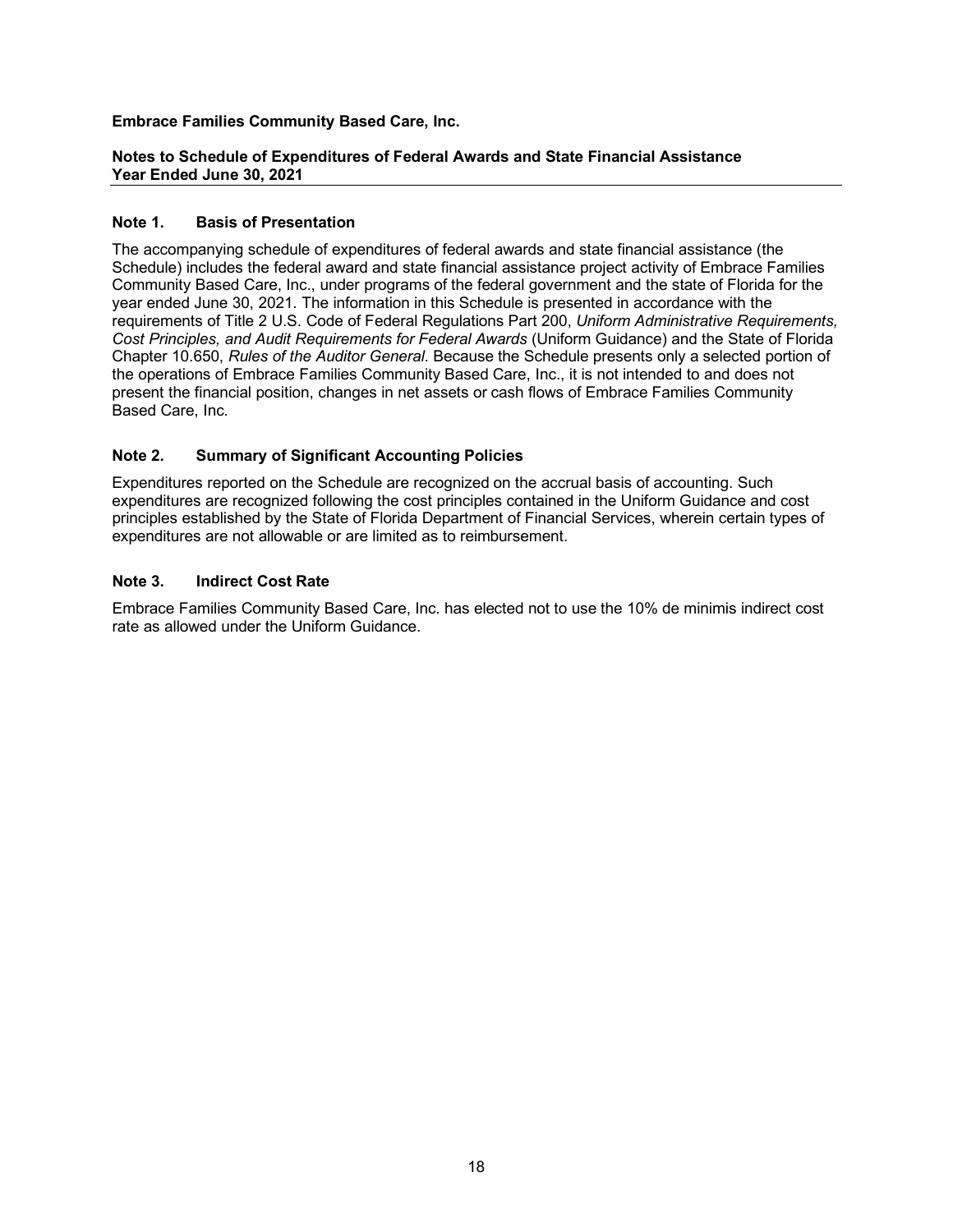

**RSM US LLP** 

#### **Report on Internal Control Over Financial Reporting and on Compliance and Other Matters Based on an Audit of Financial Statements Performed in Accordance With** *Government Auditing Standards* **Independent Auditor's Report**

Board of Directors Embrace Families Community Based Care, Inc.

We have audited, in accordance with the auditing standards generally accepted in the United States of America and the standards applicable to financial audits contained in *Government Auditing Standards,*  issued by the Comptroller General of the United States, the financial statements of Embrace Families Community Based Care, Inc., which comprise the statement of financial position as of June 30, 2021, the related statements of activities, functional expenses and cash flows for the year then ended, and the related notes to the financial statements, and have issued our report thereon dated February 18, 2022.

#### **Internal Control over Financial Reporting**

In planning and performing our audit of the financial statements, we considered Embrace Families Community Based Care, Inc.'s internal control over financial reporting (internal control) as a basis or designing the audit procedures that are appropriate in the circumstances for the purpose of expressing our opinion on the financial statements, but not for the purpose of expressing an opinion on the effectiveness of Embrace Families Community Based Care, Inc.'s internal control. Accordingly, we do not express an opinion on the effectiveness of Embrace Families Community Based Care, Inc.'s internal control.

A *deficiency in internal control* exists when the design or operation of a control does not allow management or employees, in the normal course of performing their assigned functions, to prevent, or detect and correct, misstatements on a timely basis. A *material weakness* is a deficiency, or a combination of deficiencies, in internal control, such that there is a reasonable possibility that a material misstatement of the entity's financial statements will not be prevented, or detected and corrected, on a timely basis.

Our consideration of the internal control was for the limited purpose described in the first paragraph of this section and was not designed to identify all deficiencies in internal control that might be material weaknesses or significant deficiencies. Given these limitations, during our audit, we did not identify any deficiencies in internal control that we considered material weaknesses. However, material weaknesses may exist that have not been identified.

#### **Compliance and Other Matters**

As part of obtaining reasonable assurance about whether Embrace Families Community Based Care, Inc.'s financial statements are free from material misstatement, we performed tests of its compliance with certain provisions of laws, regulations, contracts and grant agreements, noncompliance with which could have a direct and material effect on the financial statement amounts. However, providing an opinion on compliance with those provisions was not an objective of our audit, and accordingly, we do not express such an opinion. The results of our tests disclosed no instances of noncompliance or other matters that are required to be reported under *Government Auditing Standards*.

THE POWER OF BEING UNDERSTOOD AUDIT | TAX | CONSULTING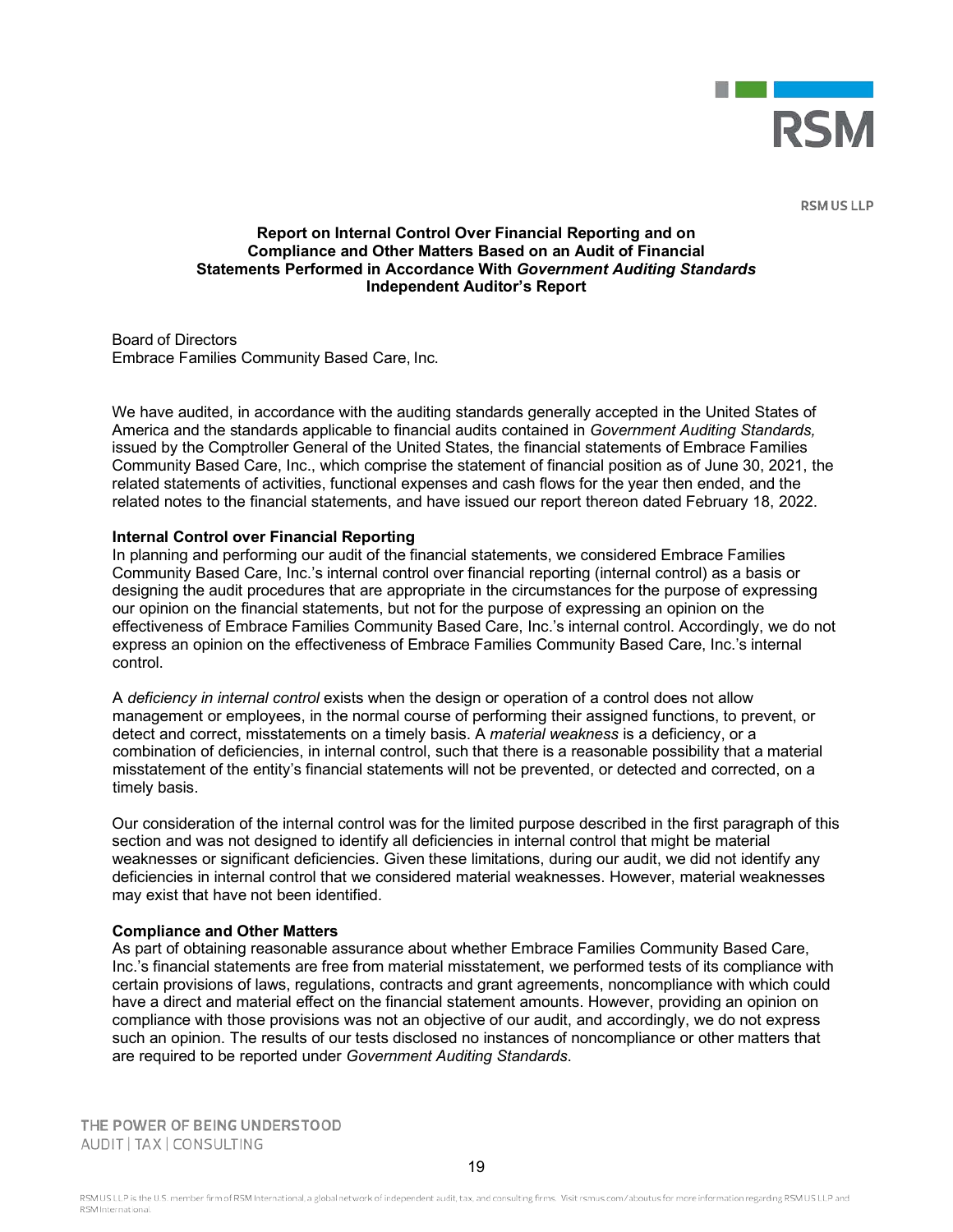#### **Purpose of this Report**

The purpose of this report is solely to describe the scope of our testing of internal control and compliance and the results of that testing, and not to provide an opinion on the effectiveness of Embrace Families Community Based Care, Inc.'s internal control or on compliance. This report is an integral part of an audit performed in accordance with *Government Auditing Standards* in considering Embrace Families Community Based Care, Inc.'s internal control and compliance. Accordingly, this communication is not suitable for any other purpose.

RSM US LLP

Orlando, Florida February 18, 2022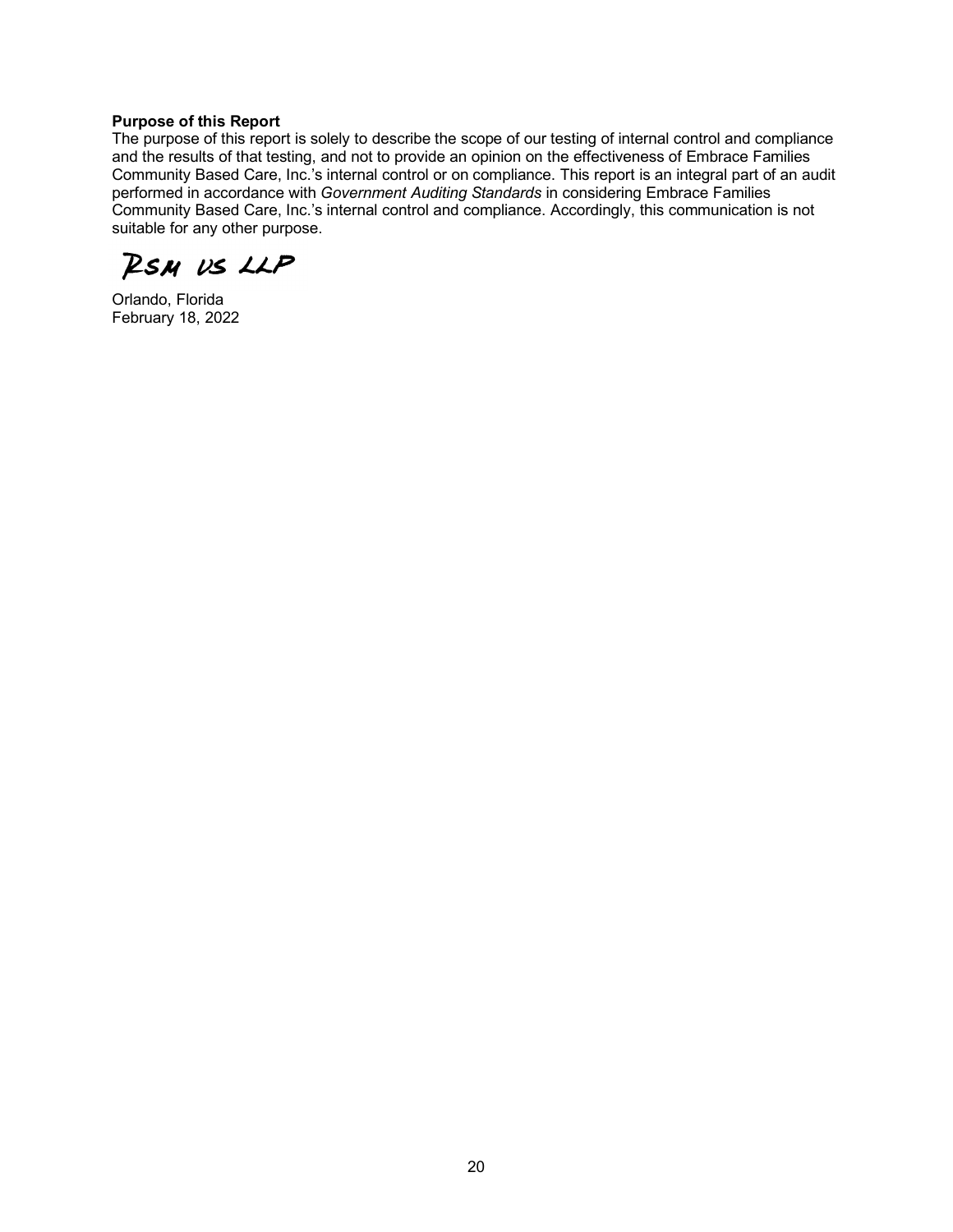

**RSM US LLP** 

#### **Report on Compliance for Each Major Federal Program and State Financial Assistance Project and Report on Internal Control Over Compliance Required by Uniform Guidance and State of Florida Chapter 10.650,** *Rules of the Auditor General* **Independent Auditor's Report**

Board of Directors Embrace Families Community Based Care, Inc.

#### **Report on Compliance for Each Major Federal Program and State Financial Assistance Project**

We have audited Embrace Families Community Based Care, Inc.'s (the Organization) compliance with the types of compliance requirements described in the *OMB Compliance Supplement* and the requirements described in the Florida Department of Financial Services' State Projects Compliance Supplement that could have a direct and material effect on each of Embrace Families Community Based Care, Inc.'s major federal programs and state financial assistance projects for the year ended June 30, 2021. Embrace Families Community Based Care, Inc.'s major federal programs and state financial assistance projects are identified in the summary of auditors' results section of the accompanying schedule of findings and questioned costs.

#### **Management's Responsibility**

Management is responsible for compliance with federal and state statutes, regulations and the terms and conditions of its federal awards and state financial assistance applicable to its federal programs and state financial assistance projects.

#### **Auditor's Responsibility**

Our responsibility is to express an opinion on compliance for each of Embrace Families Community Based Care, Inc.'s major federal programs and state financial assistance projects based on our audit of the types of compliance requirements referred to above. We conducted our audit of compliance in accordance with auditing standards generally accepted in the United States of America; the standards applicable to financial audits contained in *Government Auditing Standards*, issued by the Comptroller General of the United States; the audit requirements of Title 2 U.S. Code of Federal Regulations Part 200, *Uniform Administrative Requirements, Cost Principles and Audit Requirements for Federal Awards*  (Uniform Guidance) and State of Florida Chapter 10.650, *Rules of the Auditor General*. Those standards, the Uniform Guidance and the State of Florida Chapter 10.650, *Rules of the Auditor General*, require that we plan and perform the audit to obtain reasonable assurance about whether noncompliance with the types of compliance requirements referred to above that could have a direct and material effect on a major federal program or state financial assistance project occurred. An audit includes examining, on a test basis, evidence about Embrace Families Community Based Care, Inc.'s compliance with those requirements and performing such other procedures as we considered necessary in the circumstances.

We believe that our audit provides a reasonable basis for our opinion on compliance for each major federal program and state financial assistance project. However, our audit does not provide a legal determination of Embrace Families Community Based Care, Inc.'s compliance.

THE POWER OF BEING UNDERSTOOD AUDIT | TAX | CONSULTING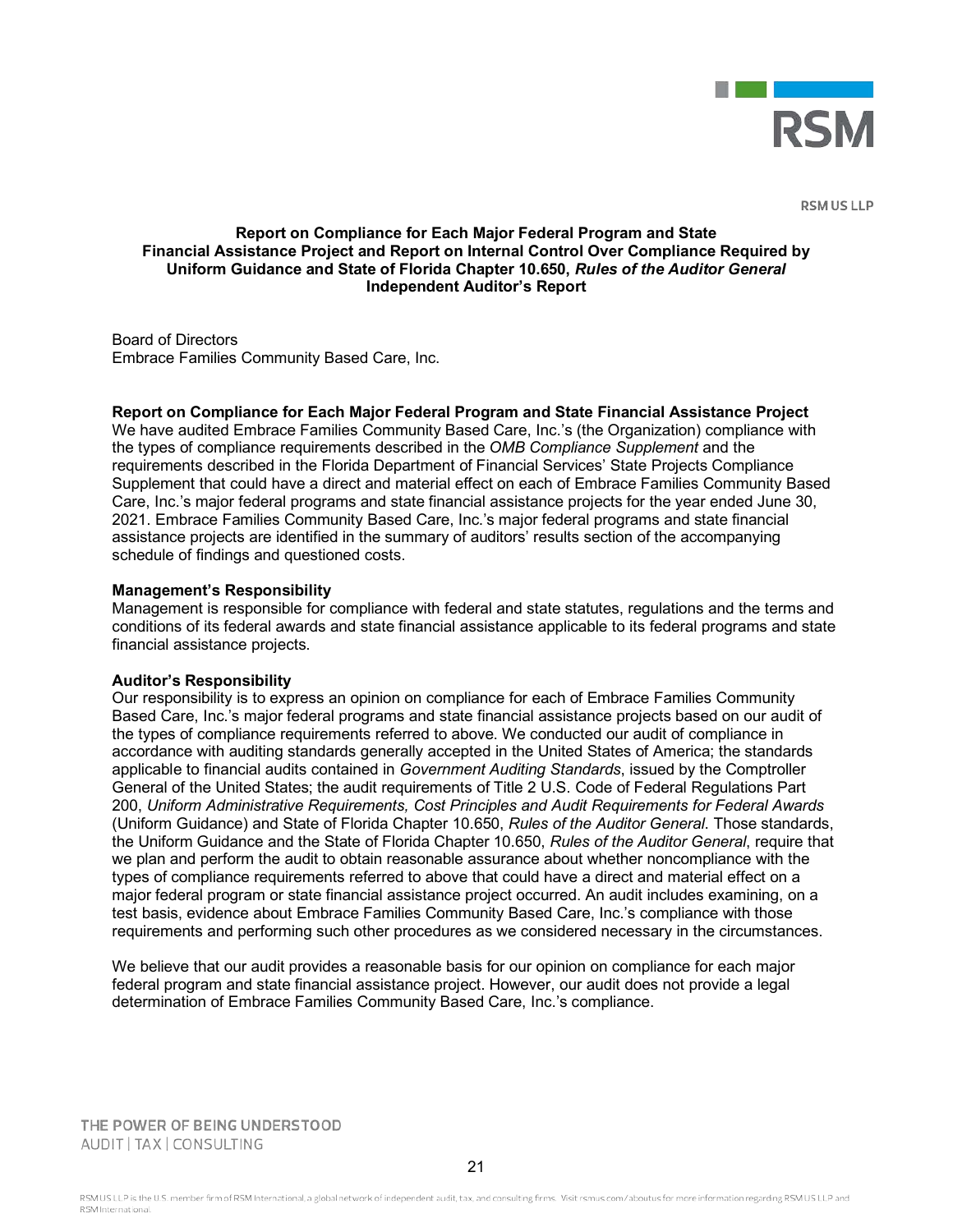#### **Opinion on Each Major Federal Program and State Financial Assistance Project**

In our opinion, Embrace Families Community Based Care, Inc. complied, in all material respects, with the types of compliance requirements referred to above that could have a direct and material effect on each of its major federal programs and state financial assistance projects for the year ended June 30, 2021.

#### **Report on Internal Control over Compliance**

Management of Embrace Families Community Based Care, Inc. is responsible for establishing and maintaining effective internal control over compliance with the types of compliance requirements referred to above. In planning and performing our audit of compliance, we considered Embrace Families Community Based Care, Inc.'s internal control over compliance with the types of requirements that could have a direct and material effect on each major federal program or state financial assistance project to determine the auditing procedures that are appropriate in the circumstances for the purpose of expressing an opinion on compliance for each major federal program and state financial assistance project and to test and report on internal control over compliance in accordance with the Uniform Guidance and State of Florida Chapter 10.650, *Rules of the Auditor General*, but not for the purpose of expressing an opinion on the effectiveness of internal control over compliance. Accordingly, we do not express an opinion on the effectiveness of Embrace Families Community Based Care, Inc.'s internal control over compliance.

A *deficiency in internal control over compliance* exists when the design or operation of a control over compliance does not allow management or employees, in the normal course of performing their assigned functions, to prevent, or detect and correct, noncompliance with a type of compliance requirement of a federal program or state financial assistance project on a timely basis. A *material weakness in internal control over compliance* is a deficiency, or combination of deficiencies, in internal control over compliance, such that there is a reasonable possibility that material noncompliance with a type of compliance requirement of a federal program or state financial assistance project will not be prevented, or detected and corrected, on a timely basis. A *significant deficiency in internal control over compliance* is a deficiency, or a combination of deficiencies, in internal control over compliance with a type of compliance requirement of a federal program or state financial assistance project that is less severe than a material weakness in internal control over compliance, yet important enough to merit attention by those charged with governance.

Our consideration of internal control over compliance was for the limited purpose described in the first paragraph of this section and was designed to identify all deficiencies in internal control over compliance that might be material weaknesses or significant deficiencies. Given these limitations, during our audit, we did not identify any deficiencies in internal control that we consider to be material weaknesses. However, material weaknesses may exist that have not been identified.

## **Purpose of This Report**

The purpose of this report on internal control over compliance is solely to describe the scope of our testing of internal control over compliance and the results of that testing based on the requirements of the Uniform Guidance and State of Florida Chapter 10.650, *Rules of the Auditor General*. Accordingly, this report is not suitable for any other purpose.

**RSM US LLP** 

Orlando, Florida February 18, 2022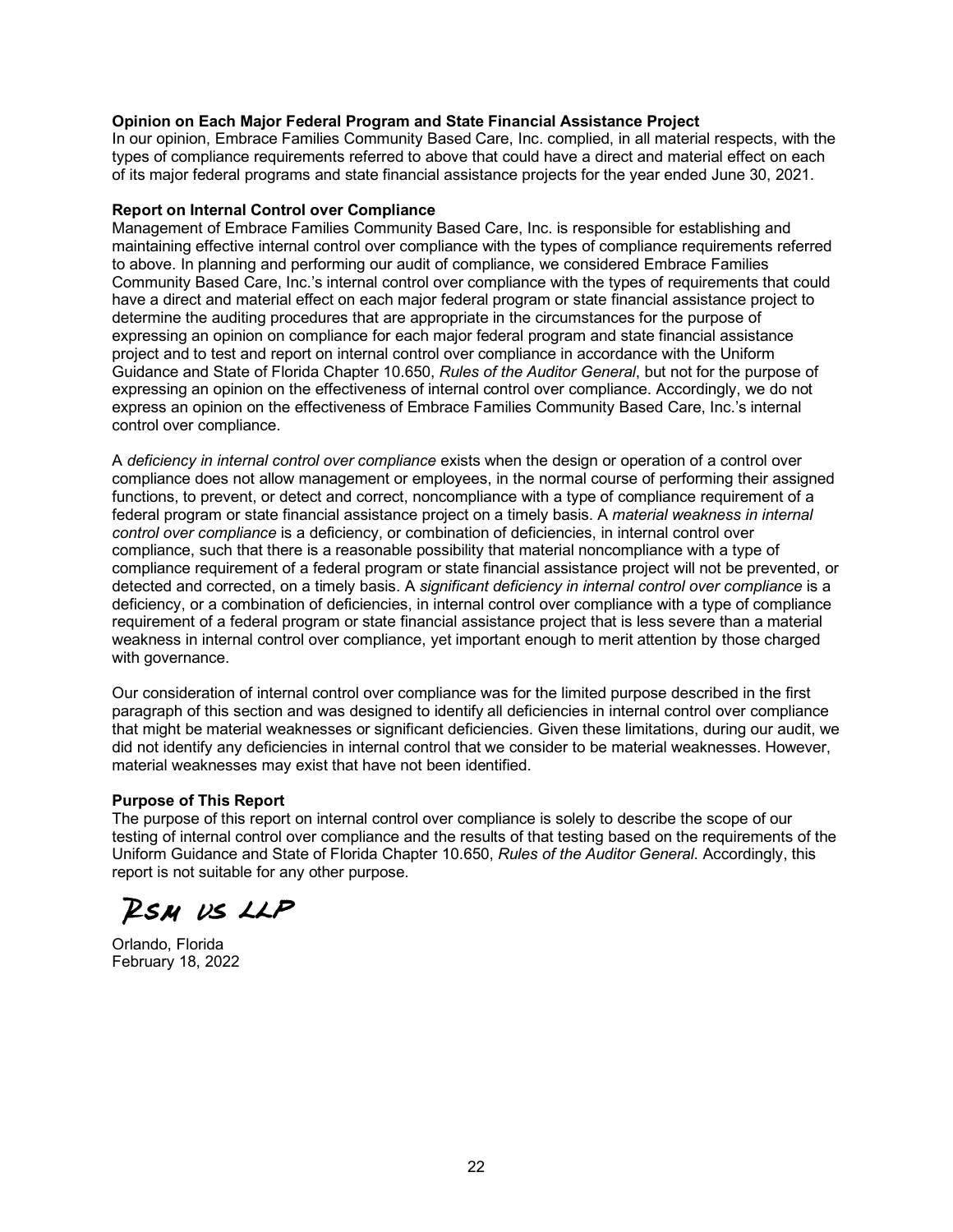#### **Schedule of Findings and Questioned Costs Year Ended June 30, 2021**

# **Section I – Summary of Auditor's Results**

#### *Financial Statements*

| Type of report the auditor issued on whether the financial statements<br>audited were prepared in accordance with GAAP:                                                             | Unmodified                                                                                                                                            |
|-------------------------------------------------------------------------------------------------------------------------------------------------------------------------------------|-------------------------------------------------------------------------------------------------------------------------------------------------------|
| Internal control over financial reporting:<br>Material weakness(es) identified?<br>Significant deficiency(ies) identified?<br>Noncompliance material to financial statements noted? | Yes<br>No<br>X<br>Yes<br>None Reported<br>X<br>X<br>Yes<br>No                                                                                         |
| <b>Federal Awards</b>                                                                                                                                                               |                                                                                                                                                       |
| Internal control over major programs:<br>Material weakness(es) identified?<br>Significant deficiency(ies) identified?                                                               | Yes<br>No<br>х<br>X<br>Yes<br>None Reported                                                                                                           |
| Type of auditor's report issued on compliance for<br>major programs:                                                                                                                | Unmodified                                                                                                                                            |
| Any audit findings disclosed that are required to be<br>reported in accordance with Section 2 CFR<br>200.516(a)?                                                                    | Yes<br>X<br>No                                                                                                                                        |
| Identification of major programs:                                                                                                                                                   |                                                                                                                                                       |
| <b>Assistance Listing Number(s)</b>                                                                                                                                                 | Name of Federal Program or Cluster                                                                                                                    |
| 93.558<br>93.659<br>93.674                                                                                                                                                          | Temporary Assistance for Needy Families<br><b>Adoption Assistance</b><br>John H. Chafee Foster Care Program for<br>Successful Transition to Adulthood |
| Dollar threshold used to distinguish between<br>Type A and Type B federal programs:                                                                                                 | \$<br>1,195,152                                                                                                                                       |
| Auditee qualified as low-risk auditee?                                                                                                                                              | No<br>Yes<br>х                                                                                                                                        |
| (Continued)                                                                                                                                                                         |                                                                                                                                                       |